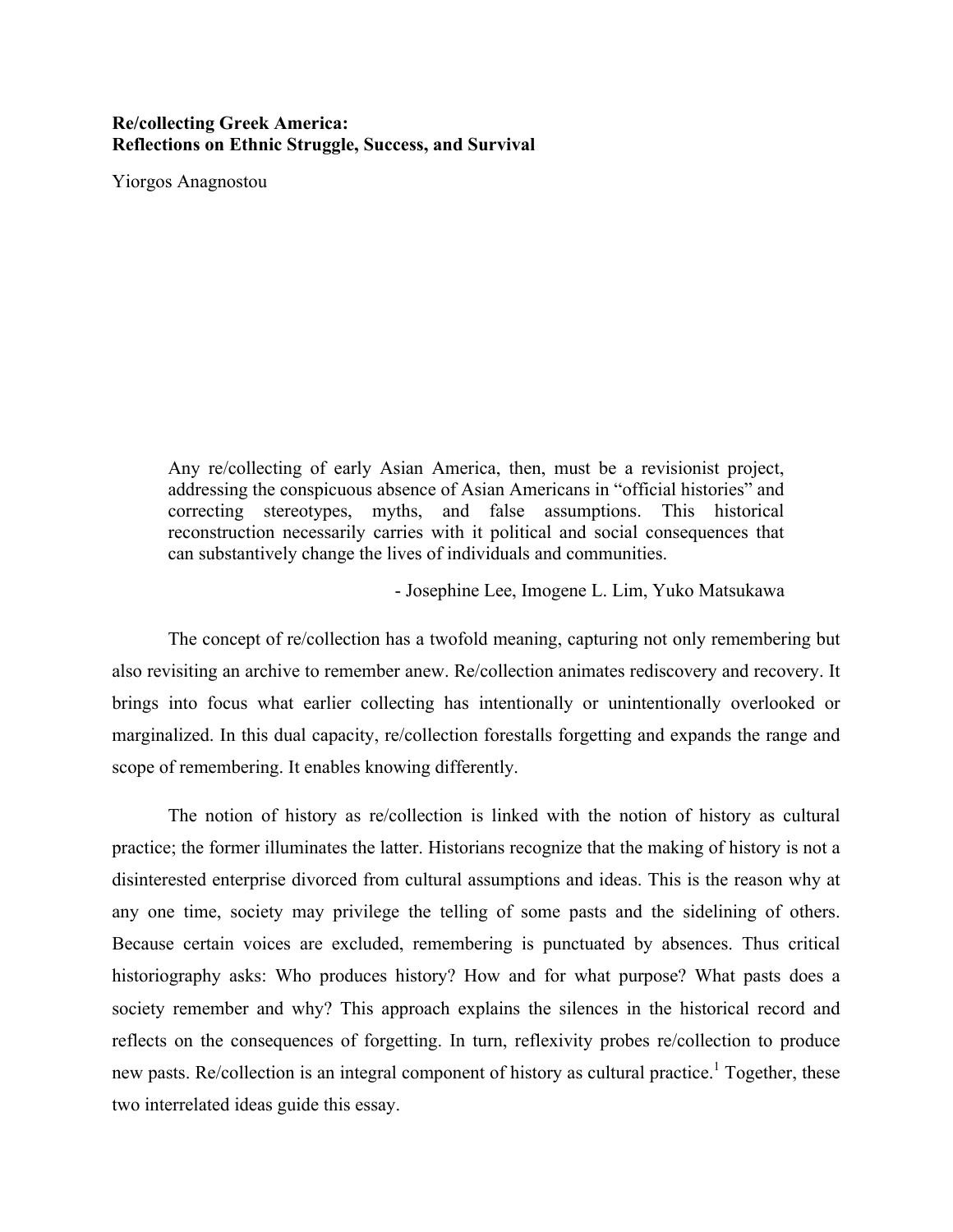To relate the idea of history as cultural practice to ethnic historiography, consider the American/immigrant narrative of success, which defines achievement in terms of money, status, career, entrepreneurship, and assimilation. It does not define success in terms of an immigrant's worth as a person nor his or her ability to build intercultural bridges; it does not consider an immigrant's creative negotiations with bicultural belonging or selective ethnic reproduction. In the case of Greek America, for instance, the divergent cultural positioning of male and female immigrants points out that success as socioeconomic achievement refers to men and success as civic and cultural achievement refers to women.<sup>2</sup> Why does this narrative privilege socioeconomic status? And why does it present it as ethnic when the narrative essentially speaks to a gender-specific (male) experience?

Critical scholarship endeavors to examine, as I pointed out, the implications of this social construction. Immigrant success as socioeconomic status legitimizes the American Dream. The mobility of newcomers asserts the inclusiveness of the nation. Demonstrating the gender inflection in this story of success would identify this story's displacements. The framing of male history as ethnic renders invisible women's alternative struggles and successes, and thus masks different visions of becoming an American ethnic. The practice of reflexivity in history illuminates presences and absences in a collection of evidence and helps us think about their respective ramifications.

It is apt to explore the notion of historical re/collection with *Greek Americans: Struggle and Success,* a popular ethnic history that commands high academic and public visibility. Its first two editions, published in 1980 and 1988, respectively, by distinguished military sociologist Charles C. Moskos (1934–2008), enjoy canonical status. It is considered a classic. The book has been praised by accomplished professional historians and endorsed by civic leaders and eminent politicians. It has even served as the primary historical reference in graduate work.<sup>3</sup> Popular magazines acclaim it and readers praise it. It is regularly and positively reviewed in the media, embraced by teachers, taught in Greek American courses, and prominently displayed in U.S. Greek festivals. It is presented in community cultural functions. Often the lone "ethnic" text adorning the library shelves of Greek American homes, this is a text that in short is "by far the most widely read history of the Greeks in America.<sup>44</sup> If one adds its readability and popularizing angle, *Greek Americans* is indeed an "official" history positioned to shape public understanding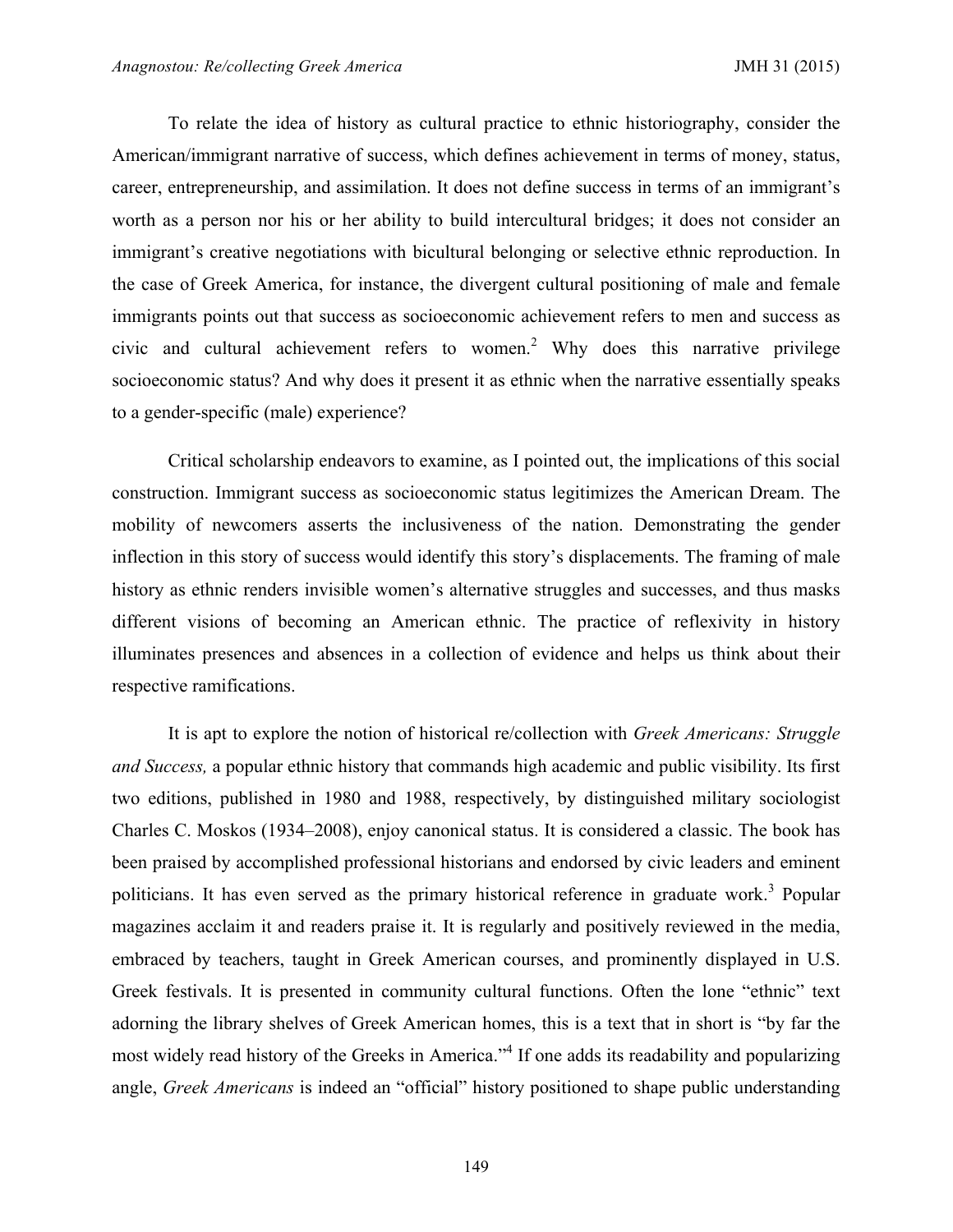of this ethnicity's experience and identity. Given that historical knowledge not only concerns the past but also the ways in which this knowledge shapes public consciousness in the present, it is essential to carefully evaluate how this ethnic history collects Greek America and recognize the implications of its particular telling in contemporary conversations about identity.

While *Greek Americans* enjoys distinction in certain interpretive communities, it stirs controversy in others. Reviewers have taken this history to task for inadequately collecting the role of women in the social reproduction of ethnicity; for minimizing the extent of the immigrant working class and the impact of leftist activism; for lacking an explicit theoretical angle; for deploying too narrow a definition of the diaspora; and at times sacrificing analysis for impression and anecdote.<sup>5</sup> Given this reception, the third edition of *Greek Americans*, by sociologist Peter C. Moskos, inevitably enters a challenging terrain. This is an expanded and revised version. I looked forward to reading it particularly for its updates: I was curious about its position in ongoing debates such as the racialization of immigrants form southeastern Europe, and wondered what re/collections and revisions it may have undertaken to retell ethnicity.

To begin, this edition contributes to our understanding of the internal diversity of Greek America at the macro level of population statistics. Demographic figures of Greek Orthodox membership and church attendance, for instance, point to shifting boundaries of affiliation. "Of the more than 1.2 million Americans who claim Greek ancestry," the author observes, "fewer than half are adherents of the church, and less than 10 percent are regular attendees" (104). Greek America further emerges as internally fragmented and in flux, undergoing further "differentiation and dissension" (139), a development already noted in the second edition. Heterogeneity is established empirically. If there is still a norm in Greek America, the authors conclude, it is one of "full diversity of class and social positions" (177).

This recognition leads to a fundamental revision. If the earlier edition predicted the gradual erosion of secular ethnicity and the concomitant ascendancy of sacred identity, the new collection corrects this projection: "Although the church is still prominent in Greek American life," Peter Moskos writes, "the era of the church as the defining element of the Greek American community may have ended" (105). In fact, a reversal may be taking place, with the "future of a sacred Greek American ethnicity" now becoming "far more questionable" (106). The appeal of secular ethnicity reconfigures identity boundaries and makes it impossible to hold on to the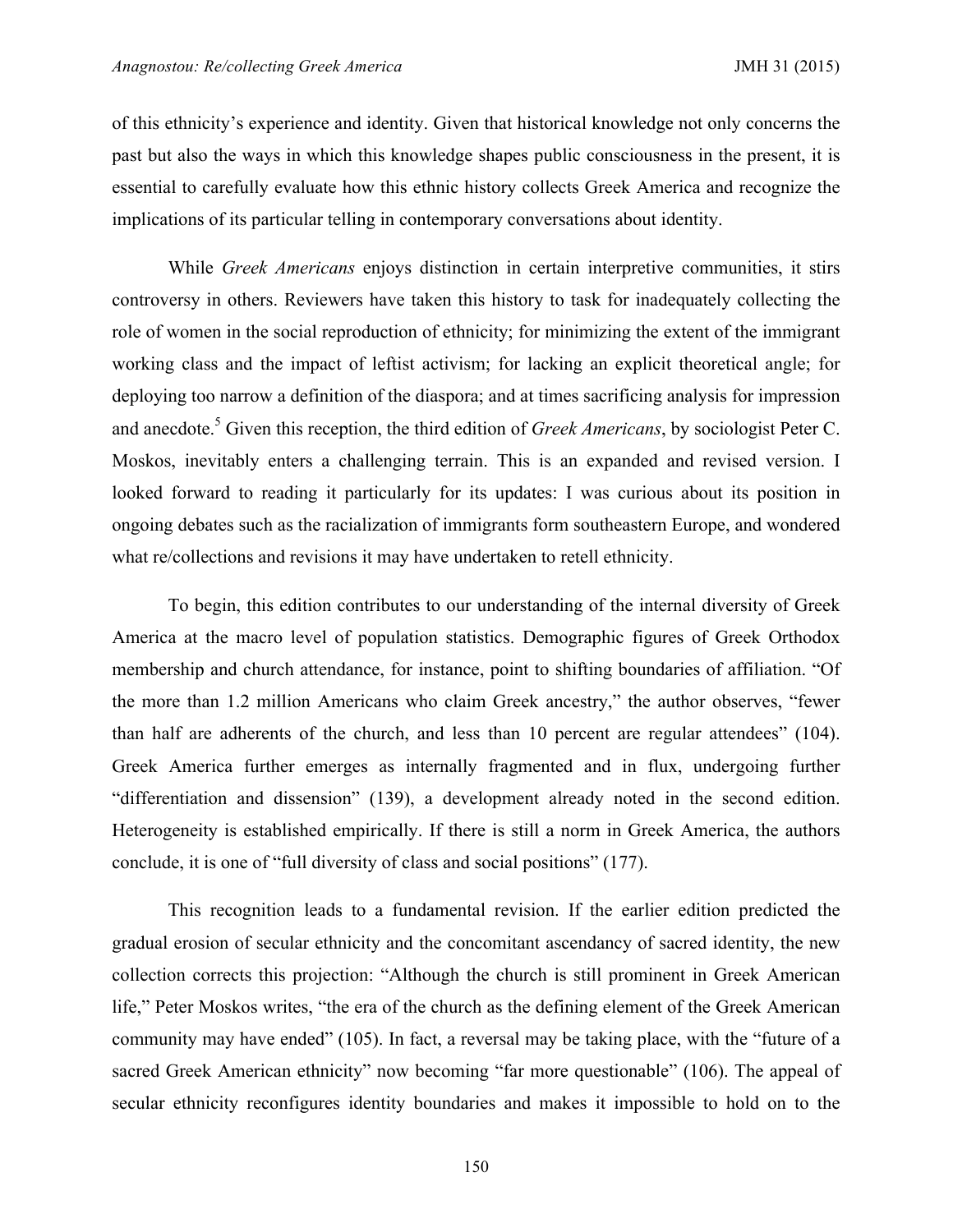notion of "one Greek America" (175), of U.S. Greek ethnicity as equivalent to Greek Orthodoxy. If the church has been crucial in ethnic reproduction, this new landscape poignantly raises the importance of re/collecting the role of secular institutions in Greek American cultural dissemination.<sup>6</sup>

The analysis of the latest U.S. Census figures leads to an important collection of evidence: a 20 percent increase in the Greek American population between 1980 and 2000, and a further 11 percent growth between 2000 and 2010 (191). How does one explain this development given the low fertility rate of Greek Americans and low levels of immigration from Greece? The author proposes intermarriage as the "most likely explanation" (193), with the "non-Greek" spouse being drawn to Greek ethnicity. This conclusion adds yet another layer in understanding the significance of this ethnicity on a national scale. It is not merely that Greek America lacks social stigma. It is also embraced by "non-Greeks" and individuals of mixed ancestries. In interethnic marriages and among bicultural children, Greek ethnicity works "as a sort of 'trump' identity in which Greek plus non-Greek equals Greek" (193). The competition over cultural affiliation benefits those ethnicities, like Greek or Italian, that has established themselves as most desirable in the American multicultural agora.

*Greek Americans* is simultaneously a challenging and convenient book to review. Because it neglects to collect essential scholarship it makes itself vulnerable to criticism. It leaves out, for instance, a wide range of post-1990 research on identity, immigration, women, interethnic marriage, sexualities, and ethnic survival. It displays no interest in dialoguing with current work on whiteness, symbolic ethnicity, and transnational studies. If historical understanding develops via debate and reassessment, this history proceeds independently from major developments in the historiography of ethnicity. Notably absent, for example, is latest research on the etiology of European American socioeconomic mobility, a topic obviously central to *Greek Americans*. While the book does take into account a key re/collection, the debate over the scope and impact of the Greek American left, it refrains from probing recent developments in Greek America's labor activism. There is also the author's tendency to offer opinion and fleeting, albeit strong, commentary on films, popular texts, and scholarship, a practice that will puzzle academics.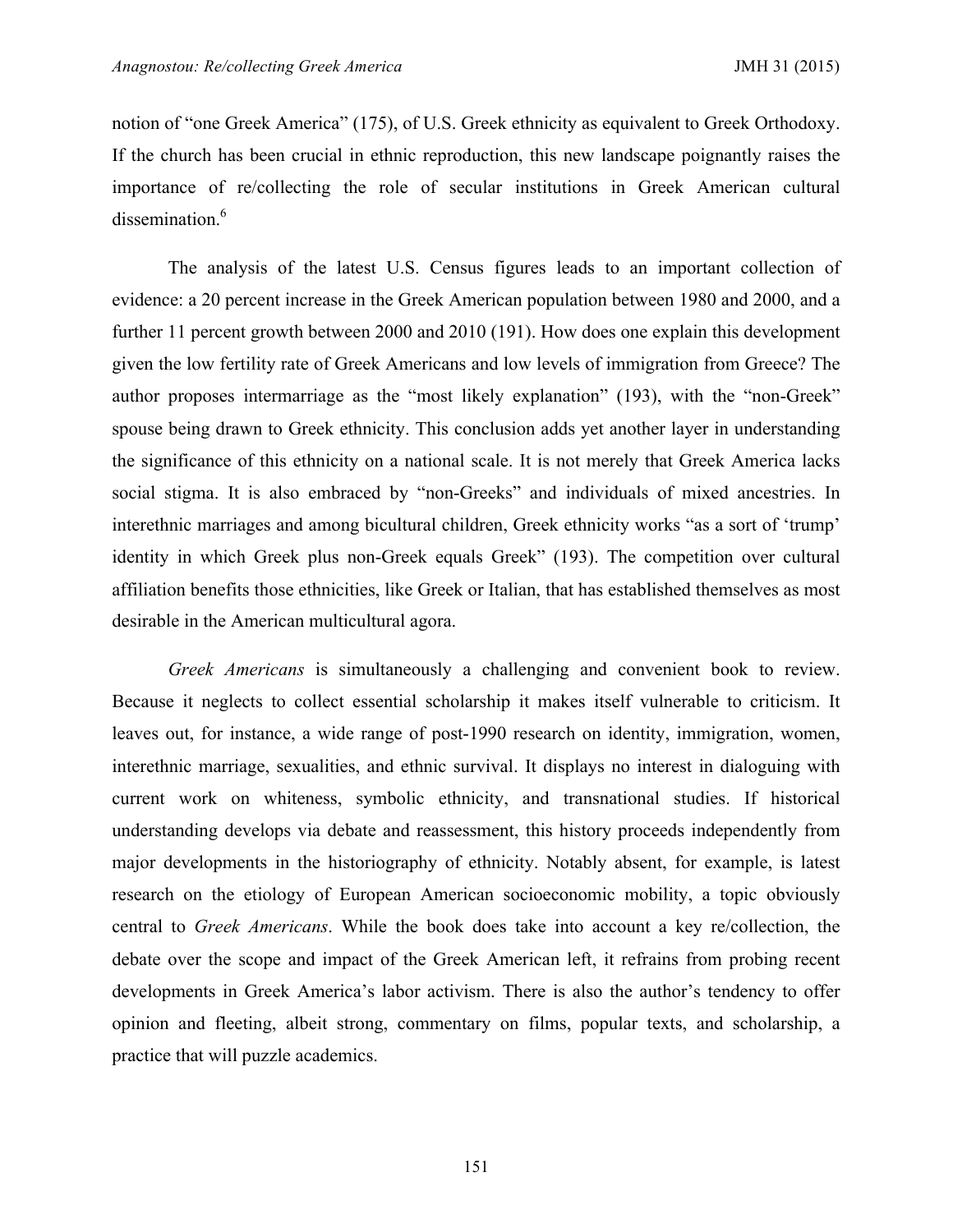But *Greek Americans* is a hybrid text, a meshing of professional and popular history that creates both a challenge and an opportunity for an academic reviewer. There is the concern over the viability of establishing the ground for a meaningful debate. Is it possible to establish a productive dialogue with a work that shows no inclination to substantively engage with current scholarship on the topic? My essay brings forth the text's ideological undercurrents when *Greek Americans*' empirical rhetoric denies their presence in the text.

Although *Greek Americans* may contain some oversights, the third edition does consider the matter of re/collection. Following Charles Moskos's steps, the author desires greater visibility for an enduring research tradition, namely non-university-affiliated researchers devoted to Greek American studies. The tireless labor and long-lasting contributions of Steve Frangos, Dan Georgakas, the late Helen Papanikolas, and Elaine Thomopoulos, among others, deserve anthologies and analysis—all-in-all greater visibility. Memoirs and family biographies represent a vital output that also merits scholarly attention and institutional collection. The same applies for a host of narrative and performative genres, including stand-up comedy and poetry. Moskos notes that "Greek American literature had grown to the point where it could be the subject of its own interpretive school" (163). Indeed. And while women's voices still remain marginal in this edition, the prominence given to Theano Papazoglou Margaris (1906–1991), an author, actor, and political activist, is a reminder that her life and work warrant a book-length manuscript.

Yet like the earlier editions, the third edition of *Greek Americans* is notable for offering useful collections of archival and textual material for convenient reference. It collects the recent output of periodicals, newspapers, and magazines. It features a new section, "Greek Americans on Screen." It also offers ethnographic vignettes of interethnic conflict and laborers' experiences— the clash between the Irish and Greek workers in Lowell, Massachusetts, for instance—that underscore the necessity for a range of re/collection work. Thus this edition implicitly underlines the limits of "the single-group approach" in ethnic historiography and the research potential of cross-cultural encounters.<sup>7</sup> In addition, the extended narrative of a bridge worker recounting his family's occupational experience serves as reminder, if one is needed, of the significance of oral histories to recover voices neglected or maligned by official history. The stories of waiters, students, laborers, actors, artists, women, same-sex union advocates, and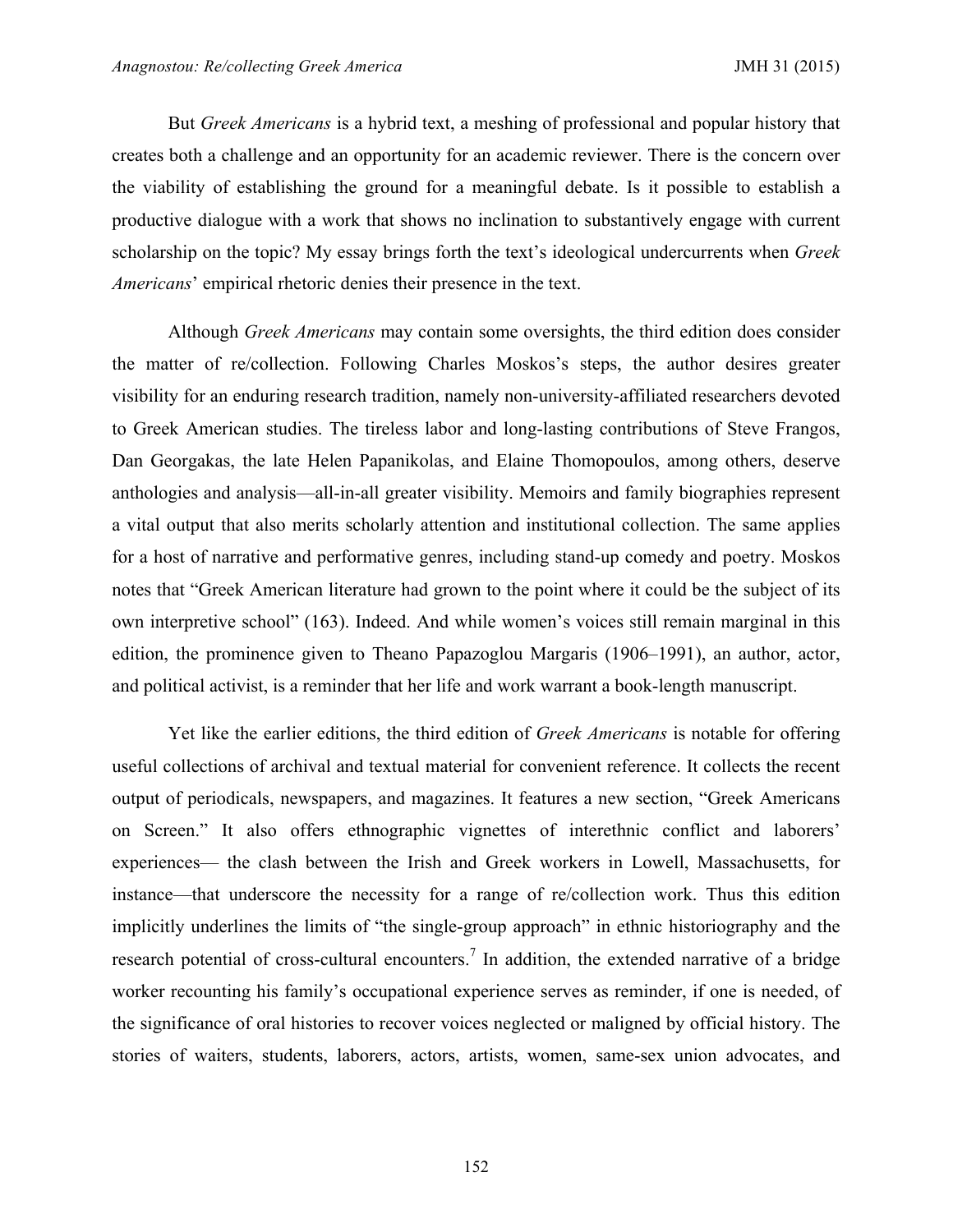activists for social justice, among others, call for re/collection to widen the scope of ethnic history in the interest of an inclusive people's history.

The attentive reader will notice that dispersed throughout *Greek Americans* are statements, reflections, remarks, anecdotes, observations, assumptions, and evidence that offer important insights, but also complicate, even contradict, several lines of argumentation within the book. Several of these insights and contradictions are found readily, at the center of the text. Others yield to scrutiny reluctantly, as they reside in the margins. To honor the legacy of Charles Moskos's openness to debate and historical revisionism, I opt for this question as my compass: How can reflexivity and critique help us advance, instead of stall, Greek American studies?<sup>8</sup> I argue it is necessary to re/collect Greek America in alternative frameworks than those utilized in *Greek Americans*. I show that several potential reframing elements are already present in this edition, albeit marginalized or neglected in its main interpretive plotting. In the spirit of the preface, I write this essay from a revisionist angle, making the case for new re/collection projects.

#### **Re/collecting the Transnational**

The first editions of *Greek Americans* asked: What analytical framework might help best narrate the Greek American experience—the "American ethnics" or the "Hellenic diaspora" model? The former "maintains that the history of Greeks in America has been shaped decisively by adaptation to the demands of … America's economic and social structure." The latter defines Greek Americans as transplanted Greeks, "part of a homeland extension, an *homogenia*, an Hellenic diaspora" (144). "Which of these—to be sure overstated—versions are we to accept?" Charles Moskos asked. "There is no simple answer, for each contains part of the truth."9

Moskos rightly insisted that scholars examine Greek America in the context of American society. He also defined ethnicity as a process of transformation, of remaking and reinventing. This position confronted the purist ideology of "true Greekness," and, by extension, the hierarchical ranking of global Greek identities. A decisive rebuttal, certainly, to those who dismiss Greek Americans as adulterated Greeks. The authors empower U.S. Greek ethnicity, seeing it as a legitimate affiliation in its own right, not a lesser version of a supposedly authentic,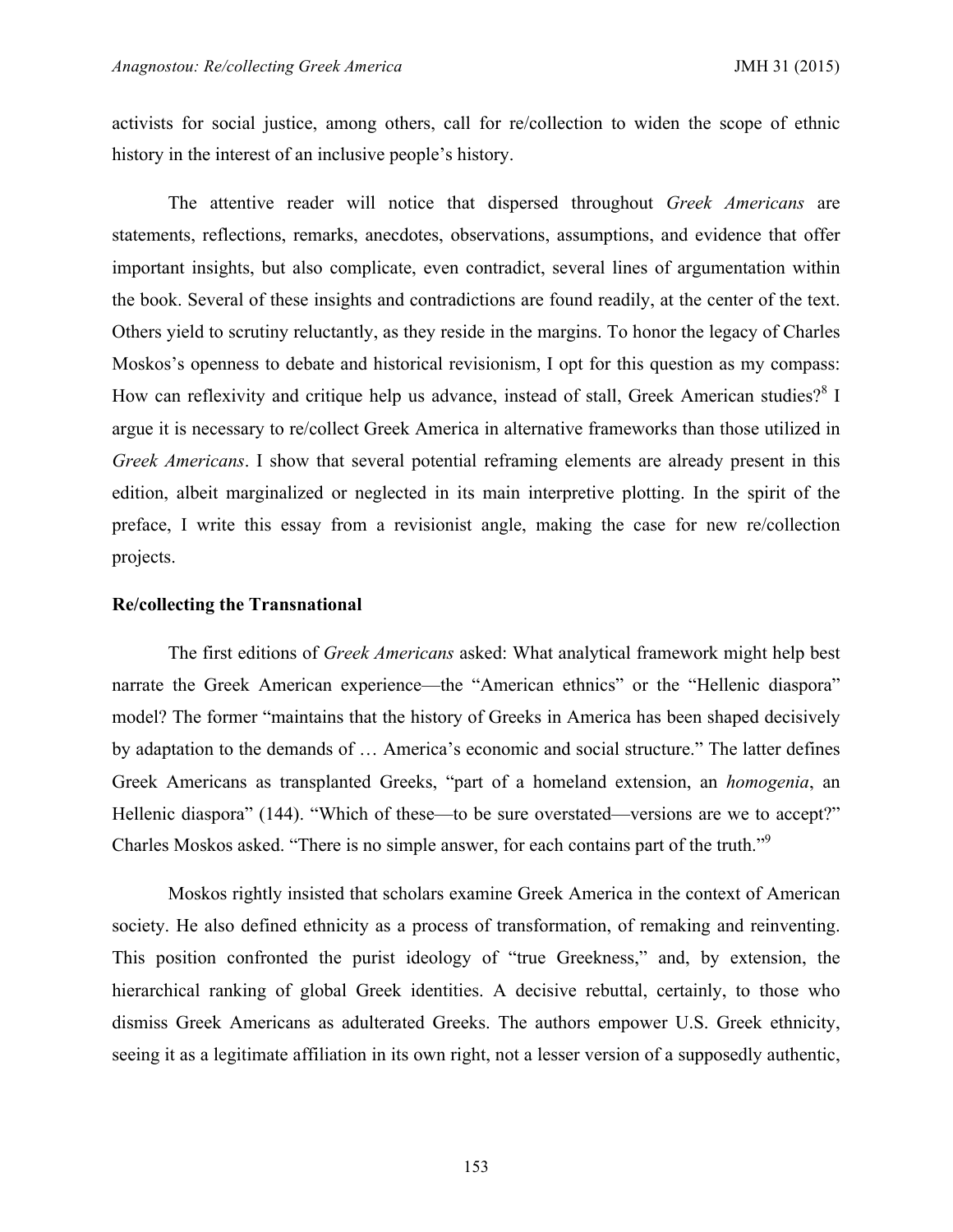Greece-based identity; recasting it, as he should, as a process of becoming, not "a narrative of  $loss'' (2014:179)$ ."<sup>10</sup>

It was equally valid to claim that the diaspora model—the view of U.S. Greeks as transplanted Greeks—is incapable of possibly taking into account the multiple ways in which America intersects with and draws into its orbit Greek American lives. Still, as I have argued in detail elsewhere, the duality was built on too narrow a definition of the diaspora.<sup>11</sup> Once we move beyond the definition of diaspora as an extension of the homeland—that is, an archipelago of little Greeces that organically connect with Greece as its political, social, and emotional center—we are then bound to take notice of an empirical reality in which populations within Greek America continue to cultivate affective, professional, cultural, and material connections with Greece while they participate in, shape, and are being shaped by American society. This phenomenon requires the re/collecting of Greek America beyond the American ethnics/ Hellenic diaspora polarity.

Life narratives may challenge tidy categories, as lived experience may nuance conventional classifications. This is why I re/collect a particular reminiscence by the author, to show that there has been all along a third alternative model of affiliation. *Greek Americans* follows the second edition's interest in personal and family biography to offers its own, this time Peter Moskos's memoir on becoming Greek American. A particular episode about father and son visiting their ancestral homeland in southern Albania together is instructive. The passage lovingly recalls a zestful Charles Moskos cherishing social time with his kin. Readers learn that he maintained affective ties with this extended family throughout his life; he also kept providing financial support to them. A connection with family in the ancestral region nourished and motivated Charles Moskos. In other words, an attachment beyond the nation animated his life.

Active in American political, social, and institutional life as a sociologist and U.S. government consultant; involved with the academic, social, and cultural affairs of Greek America; and sustaining emotional, social, and economic bonds with kin networks across national borders, Charles Moskos's nexus of national and ethnic affiliations included a *diaspora* component—once one defines diaspora not as transplanted Greekness or primary loyalty to the ancestral homeland but rather as a web of affiliations that connect an individual with places of emigration.<sup>12</sup> Peter Moskos's memoir concurs with this re/collection. It recognizes that the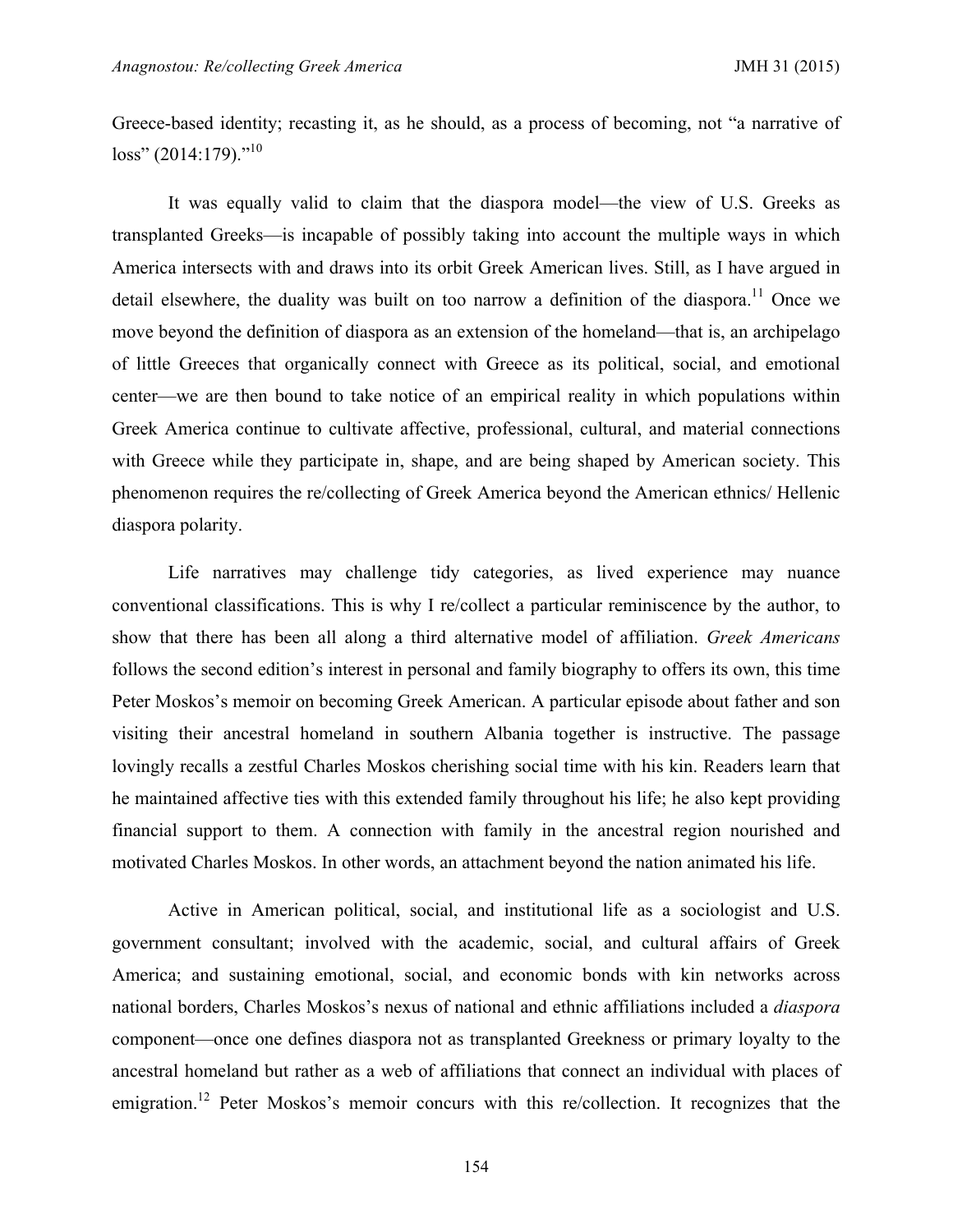(re)making of U.S. Greek identity is a function of experiences both within and beyond the nation. His confessional narrative sketches out a dramatic personal transformation, a departure from the initial lack of interest in—even rejection of—his childhood immigrant Greek world (the "church and old people speaking Greek" [211]). Peter Moskos eventually acquired an appreciation for Greek heritage: taking courses in a U.S. Greek Program awakened in him an interest "in Greek and Greek American culture." Additionally, a study abroad trip to Greece sponsored by that program led him "to recognize and appreciate [his] Greekness": "I feel more Greek *and* American than Greek American," he admits (211). A transnational configuration—an American institution hosting a Modern Greek program and linking American and heritage students with educational and cultural organizations in Greece—makes possible a cultural reappraisal and a reinvented identity. In what ways did Greek learning and experience contribute to this ethnic reclamation? What does it mean to be "more Greek *and* American?" The author of this new edition elects not to probe further. Readers may long to know more, as this example promises insights into the process of identity making and the role of U.S. Modern Greek programs in it.

This is not an isolated example of transnational affiliation. My second- and thirdgeneration students at The Ohio State University for instance were born mostly in the American Midwest, and they lead culturally multifaceted lives within and across national borders. They may be listening to Dr. Bouzouki, Petrelis, Mitropanos, Drake, or Beyonce. They may be cheering for the Ohio State Buckeyes on Saturday and Olympiakos on Sunday. They may be dancing to the *macarena*, *ikariotiko*, reggae, techno, or Greek hip-hop. Certainly not transplanted Greeks by any stretch of the imagination, and definitively participants in American society, they cultivate connections with Greece via study abroad programs, family visits, or even social media and the internet. Clearly, neither the nation-centric American ethnics model nor the Hellenic diaspora model can adequately map this web of multiple affiliations. Their experience could be fruitfully examined via a "binational or transnational" framework.<sup>13</sup>

At work in Greek America then is the interplay of national, ethnic, and diaspora connections, a vastly complex network that escapes containment within any national border; it cannot be adequately grasped by nation-centric historiography. Greek America is neither solely American nor solely Greek. It is neither a history that begins and ends in the United States, nor is it a history with Greece at its center. One alternative way to conceptualize it, as I have explained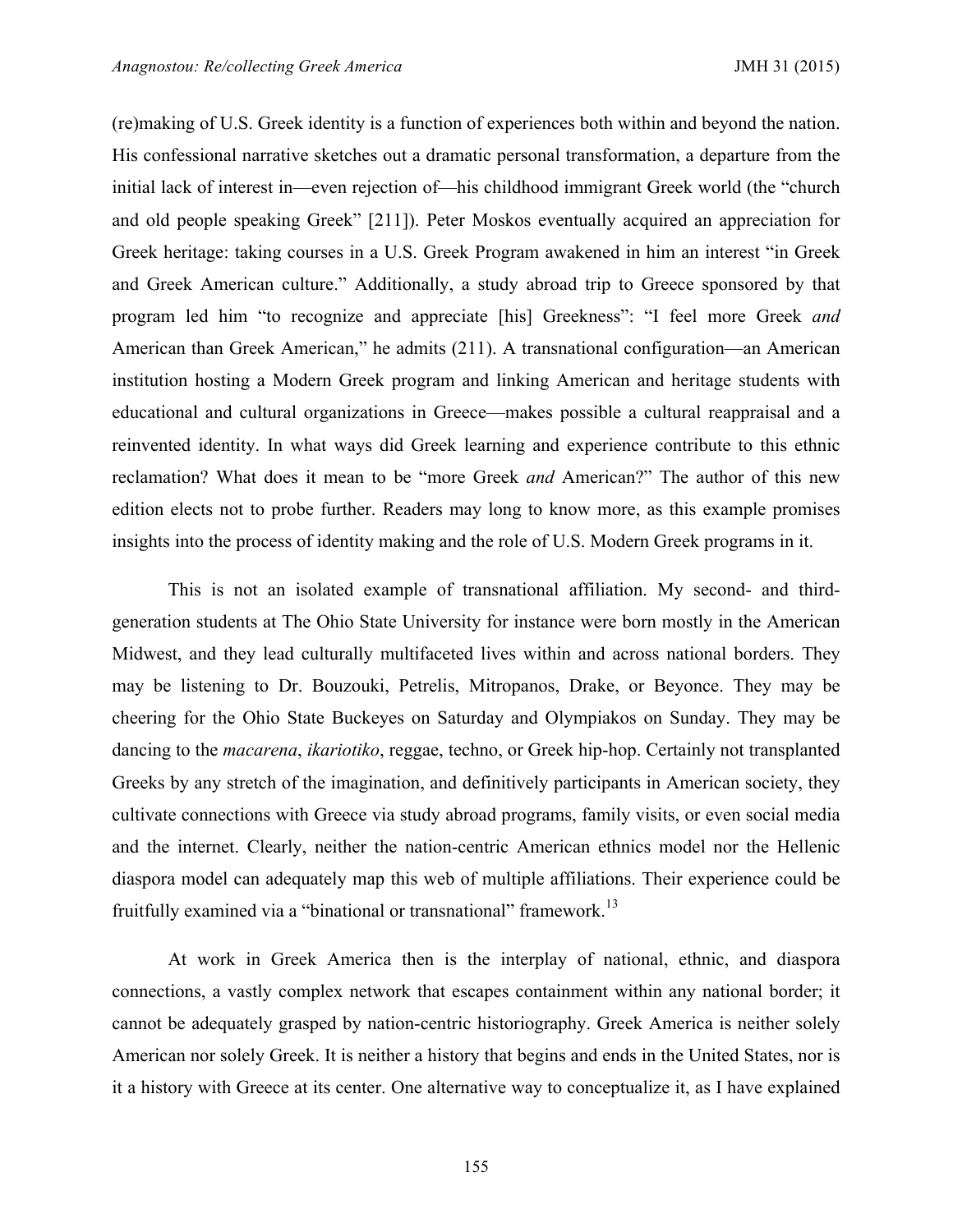elsewhere, is within the transnational plane United States/Greek worlds elsewhere model.<sup>14</sup> The crossings, flows, and linkages, as well as multiple sites of identification within this field, call for expanding the terrain of historical and cultural collection and re/collection beyond the "tyranny of the national in the writing of history."<sup>15</sup>

#### **Ethnic Success**

This new edition of *Greek Americans* questions the organization of the original text around the question of success. It no longer treats its topic as a transparent category, registering a measure of unease over the association of success with socioeconomic mobility. It pauses to reflect: "Any listing of Greek American success stories runs the risk of ethnic boasting, a kind of defensive triumphalism indicating an underlying psychic insecurity" (145). The discussion acknowledges problematic facets in speaking about ethnicity as status. Isn't it "slightly selfdenigrating," since it "assumes that non–Greek American opinion has the right to pass judgment as to whether or not Greeks really merit acceptance and respect" (146)? This opens a fertile yet unexplored terrain of re/collection: to examine ethnicity as a function of dominant discourses, or ethnicity in relation to the nation's power to constitute narratives of difference.<sup>16</sup>

This edition's answer is to complicate the normalization of success. It does so by collecting several examples of individual and collective failure, including racism, interethnic exploitation, and the vocal support by many Greek Americans of the Greek junta (1967–1974). There are traces of women's voices indicting patriarchy, although its systematic critique is missing. Some would add historical amnesia, others language loss. Public memory of ethnicity's failings buffers the idealizations of a "model ethnicity." It introduces a measure of cultural autonomy and contributes to critical self-assessment.

Greek America undoubtedly realizes socioeconomic distinction as upward mobility, an experience often cited as its defining attribute. It is this fulfillment of America's promise to immigrants and their descendants that the book celebrates. How can attaining the glow of the American Dream from humble origins be explained? *Greek Americans* pursues the answers along several economic, psychological, and cultural trajectories: (a) an individualistic "entrepreneurial spirit," and the value of economic independence, rooted in the pre-American exposure to free market economy at the turn of the twentieth century in Greece; (b) innovation,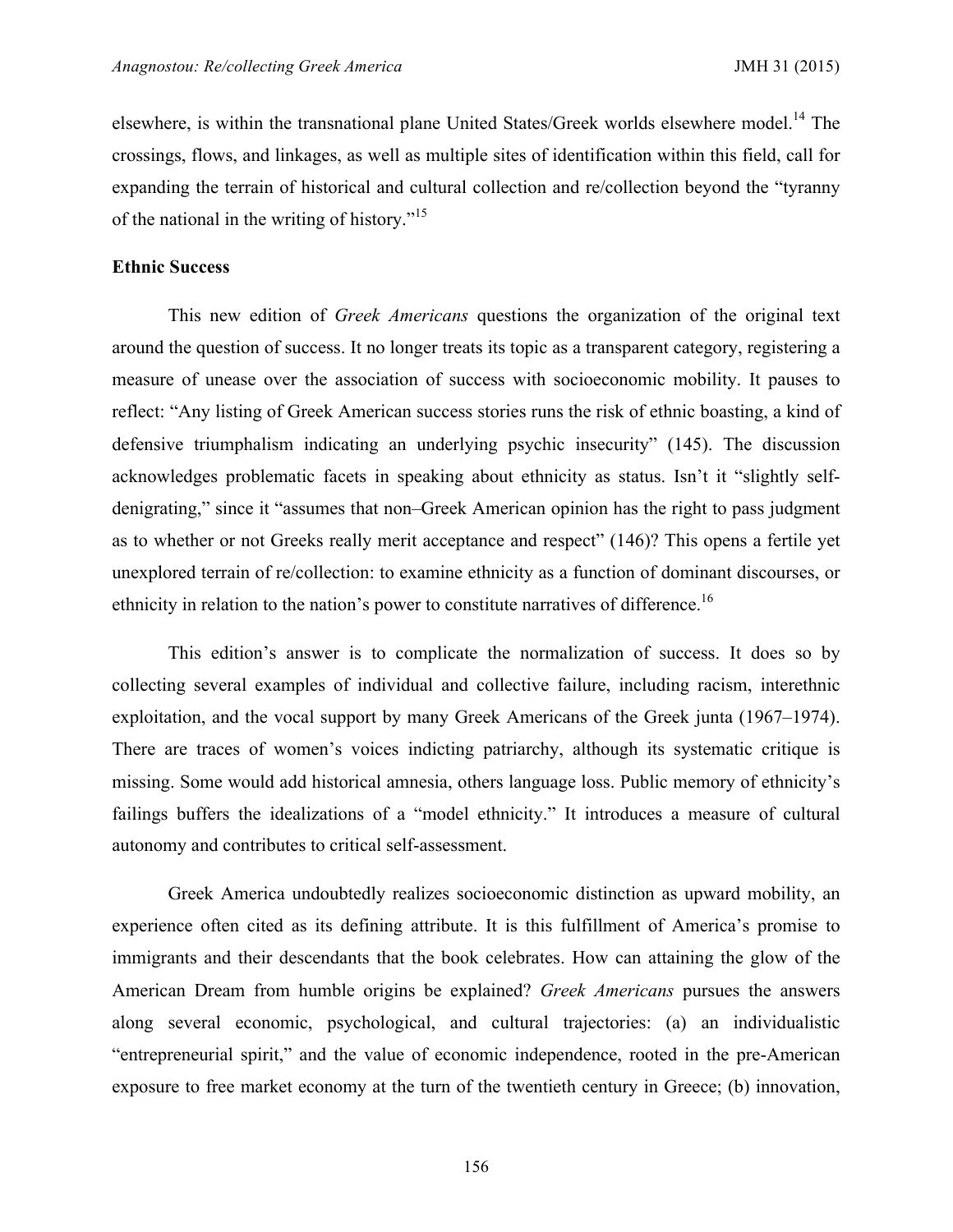bold and risky; (c) self-sacrificing hard work and frugality; and (d) the "will to achieve" (142). Immigrants then enact a cultural baggage that is posited as the major drive for success. This "transplanted cultural endowment" has been utilized to explain the differential mobility of Greek and Italian immigrants in the Boston area, giving further credence to the culture-centered model of mobility.<sup>17</sup>

A paradigm shift in the historiography of European Americans re/collects immigrant and ethnic adaptations in relation to the nation's racial structure. A corpus of eminent scholarship examines the constitutive role of racial hierarchies in the Americanization and mobility of southeastern European immigrants and their descendants. It traces the tumultuous transformation of these populations, punctuated by the dominant society's explicit and implicit violence, from despised inferior people to eventually respectable "white ethnics." Though initially classified as outside "proper whiteness" and subjected to exclusion and nativist violence, induction into whiteness provided a major advantage in the competition for jobs, social acceptance, and status. From union membership to integration into white social, professional, and economic spaces; from assimilation into mainstream institutions to the benefits of the GI Bill; and from post– World War II urban renewal, redlining, and state-dispensation of college education and home ownership loans, the differential mobility of European Americans vis-à-vis African Americans cannot be understood independently from the institutional and informal racism that haunted African Americans in a most immense scale. Southeastern European incorporation was surely uneven, differential, and cumbersome, but this exclusion pales in comparison to the enormity of violence inflicted upon people of color. The two are incomparable.<sup>18</sup>

Although a solid record of numerous cases certainly shows U.S. Greeks extending solidarity to African Americans, and although historians document the activism of artists and authors, the working class, businessmen, institutions, clergy, and even communities, who openly spoke up and acted upon their commitment to America's ideal of racial justice, this opposition to the racial status quo remained localized and did not translate into collective mobilization during the Civil Rights era. As *Greek Americans* ruefully takes note, Archbishop Iakovos's public support of the Civil Rights movement was "far more progressive than the majority of his flock" (95). The fact remains that on the structural level, European Americans quietly— and in several cases not so tacitly—acquiesced to racial hierarchies, and in doing so they collectively reaped the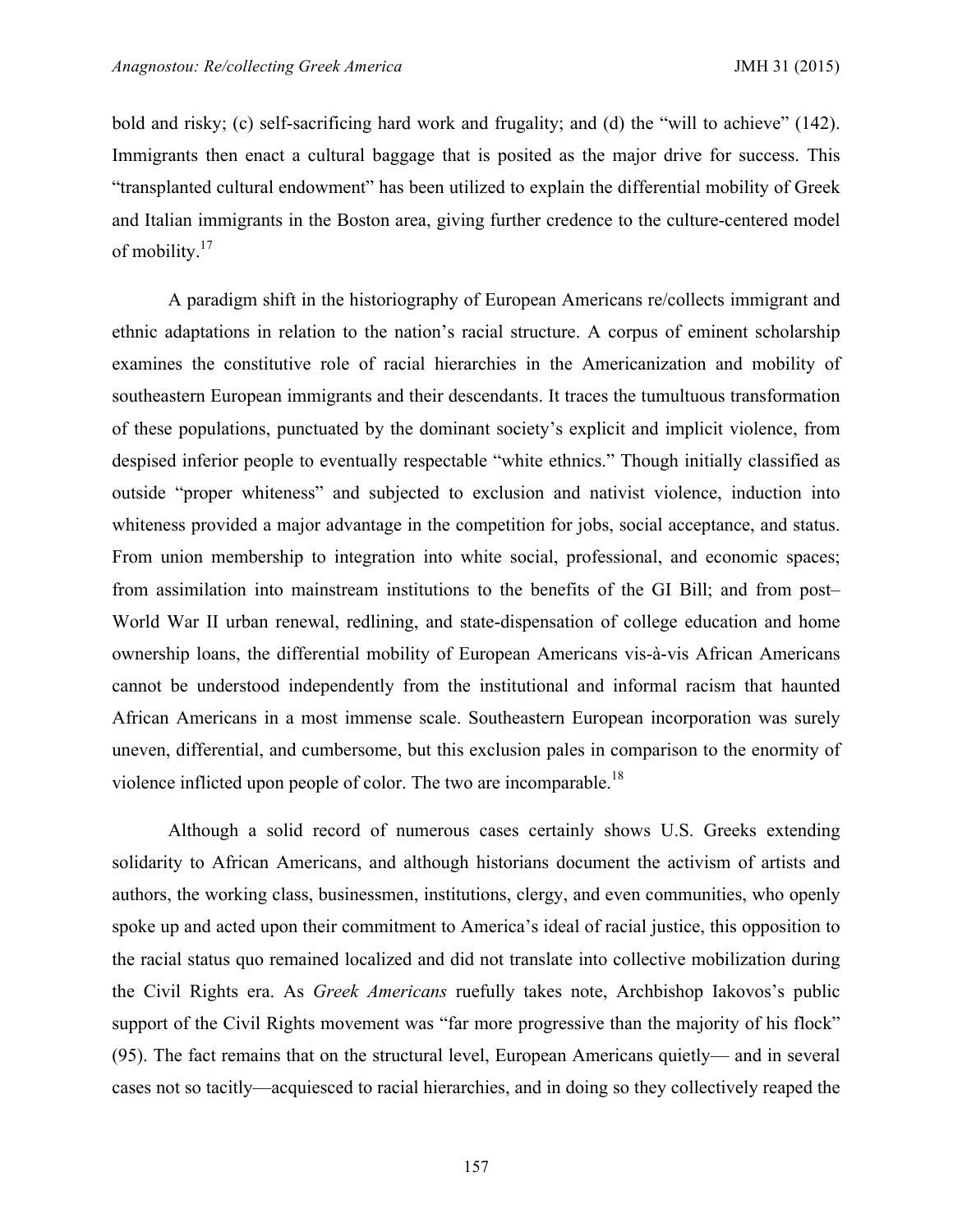benefits of whiteness. Roger Waldinger puts it in this manner: "in becoming white, the immigrants and their descendants also became party to strategies of social closure that maintained black exclusion and ensured more stable employment and better wages for others of their own."<sup>19</sup> Ethnic success cannot be divorced from the social drama of European American consent to racial domination.

But *Greek Americans* leaves out the topic of white privilege as an additional causal variable to ethnic success. Therefore, the reader will recognize a fundamental irony in its methodology. While this history advocates the analysis of ethnicity in relation to the American social structure, it elides this requirement when it comes to immigrant and ethnic acquiescence to Jim Crow and its informal manifestations in the American North. A historical compromise that contributed to their safety, to be sure, this consent also played a role in the scale and rate of their socioeconomic mobility.

Part of a scholar's civic responsibility is to probe dark chapters in U.S. history and make this knowledge public. Understanding this past, no matter how painful, annoying, or uncomfortable, may enable interracial understanding. History possesses the power to shape contemporary identity, the ways one sees the Self and the Other—the way one acts upon the world. This is the reason why history as cultural practice examines historical knowledge in relation to the wider sociopolitical field within which it circulates, including the popular uses of the past in the present.<sup>20</sup> An ethnic history that takes race seriously is positioned to explain the root causes of racial animosities. How else to oppose the tendency among European Americans, still alive in public life, to view black people as anti-neighbors? *Greek Americans* boldly makes this collection public: "An almost endemic fear among Greek Americans was, and to some extent still is, the encroachment of the *mavri*—the blacks" (188).

Racial domination, after all, operates via explicit and implicit forms of power. The narrative of self-propelled ethnic success, widely embraced by Greek Americans, constitutes an informal yet deeply political "folk etiology," contributing to that domination. This narrative—the bootstraps model of achievement—draws a wedge between European Americans and African Americans in the volatile national debate about inequality divided along racial lines. Once success is collected solely as a function of culture and psychology—(male) entrepreneurial acumen, hard work, discipline, deference of gratification, risk, self-reliance, and the craving for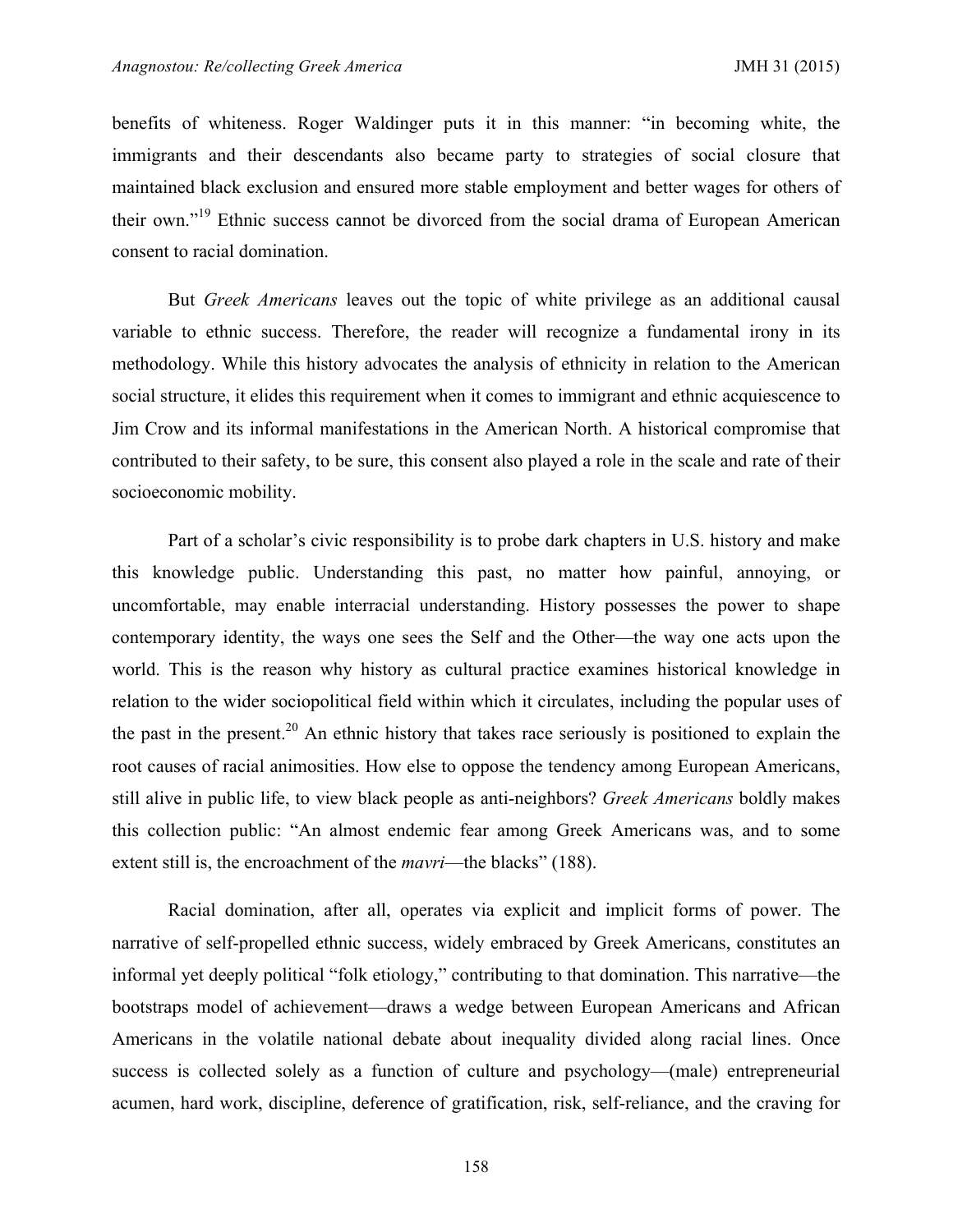achievement—it hides the competitive advantage of white privilege conferred upon European Americans. In this manner it regularly feeds erroneous conclusions with far-reaching repercussions.

Take the "immigrant analogy" as a case in point. If Polish Americans, Italian Americans, and Greek Americans have succeeded, this reasoning maintains, there should be no reason that in a liberal democracy other groups, most notably African Americans, could not also succeed; unless, of course, it is they are to be blamed. What else can possibly explain their high levels of poverty if not pathologies in their own culture? This politically inflected discourse never tires to reiterate that African Americans' lack of comparative mobility is their own cultural failing. In counter distinction, the European American is celebrated as an icon of national inclusiveness, indeed as "the exemplary American citizen": a self-sufficient figure whose toil and determination were the key to overcoming poverty and discrimination to eventually realize the American Dream. Disregarding institutionalized exclusion, and the disproportionate scale of racist violence inflicted upon African Americans, the culturalist explanation of ethnic mobility is complicit in reproducing this misplaced analogy, feeding interracial estrangement.<sup>21</sup>

# **Symbolic Ethnicity and Identity as Choice**

Does symbolic ethnicity do justice to the cultural realities of European Americans? For readers unfamiliar with symbolic ethnicity, this paradigm theorizes third- and fourth-generation, middle-class European American identities as (a) a matter of individual style and creative selffashioning; (b) a surface, thinly felt concept, easily expressed through symbols; (c) a matter of personal choice, conveniently elected to fulfill an individual's social and psychological needs; and (d) a private construction—through media, travel, playful appropriation of ethnic markers independent of ethnicity's social structure. $^{22}$ 

*Greek Americans* collects Greek America as symbolic ethnicity, though it makes no reference to the debate surrounding it. An analysis of its usage of the term reveals a somewhat idiosyncratic application, as the evidence it provides refutes some of the paradigm's tenets I identified above. A brief commentary on comedian Basile, an Ohio-born, bilingual comedian, offers a cue; his Greek identity is portrayed as symbolic, "optional and yet very strong" (197). He varies his stand-up comedy between "Greek and non-Greek" shows, depending on the target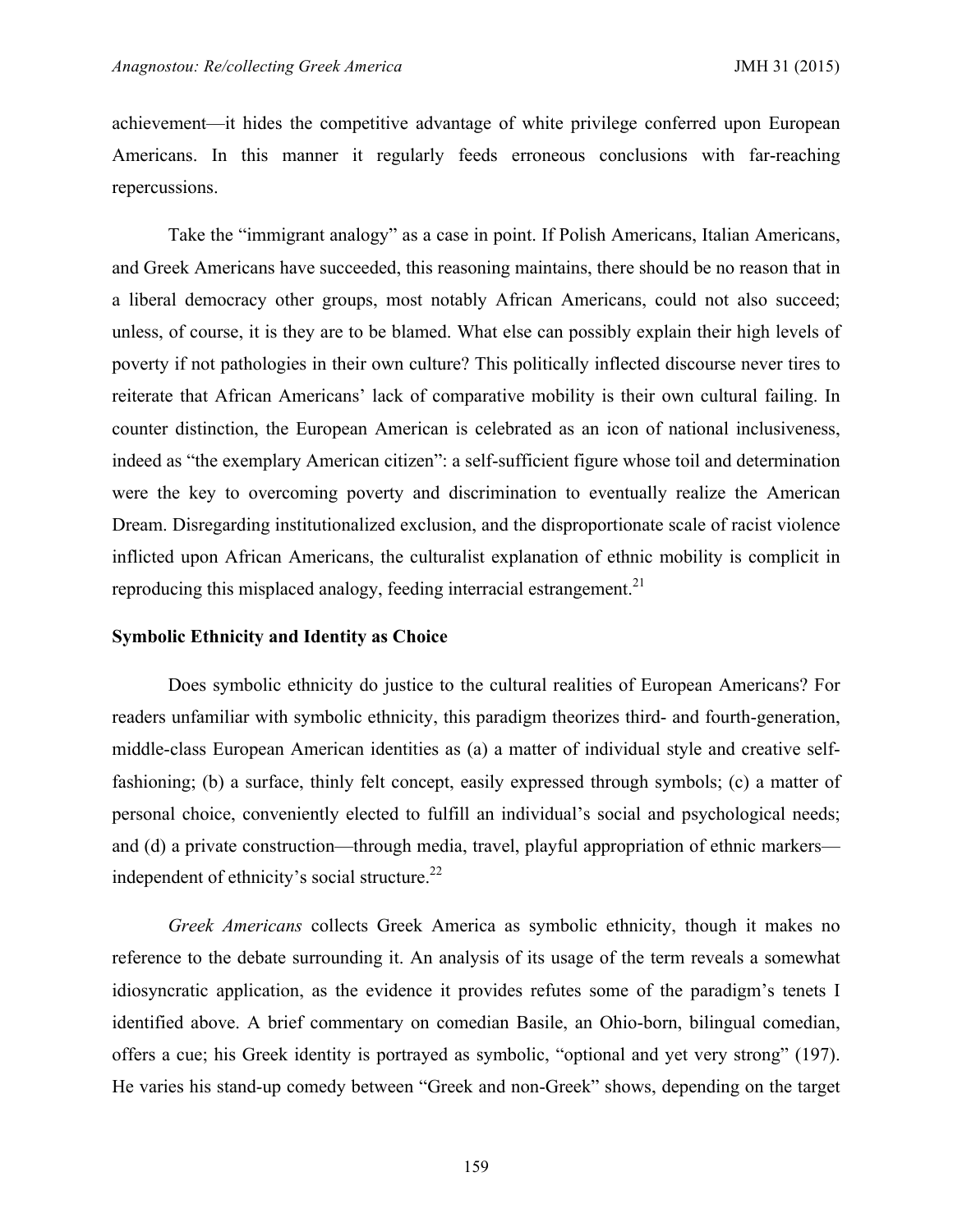audience. His identity certainly entails situational performance, as the scholarship of "ethnic options" instructs, but it is also portrayed as enduring. An identity is rendered symbolic because it entails context-specific choice, though its portrayal as deep challenges conventional uses of symbolic ethnicity as surface identity.

To claim that Greek American identity has become primarily symbolic is also to say that social structure—namely, socialization in family, membership in community organizations, and experience such as dance, language, and culture instruction, as well as filial affect—plays no *constitutive* role in the making of identity. Significantly, *Greek Americans* recognizes this function of the social: "For the grandchildren of the immigrants, Greek ethnicity is both a form of *cultural transmission* and a voluntary affirmation of Greek American identity" (181). Regarding "the presence of *deep* [intergenerational, second and third] *continuities,*" Moskos writes: "But in their *deepest* inclinations of conduct, religious approach, social bias, feelings for family, and affection for the old country, there are *heavy signs of immigrant shaping*" (185, emphasis mine). In addition, "Although one might recognize ethnic differences between, say, a Greek American raised in Lowell, Massachusetts, and one raised in Orange County, California, the more salient observation might be how *interchangeable* the two would probably be in their social background and *outlook*" (176, emphasis mine).

These passages recognize Greek American identities as embedded in social structure, within which they are mediated, even partially determined. The popularity of Greek folk dances among Greek American youth, to cite just one example, is not independent from the youth's habitual socialization into its practice. It involves more than symbols, more than nostalgic evocation of immigrant culture, more than mere choice. Shedding this kind of pleasurable habitus is not always a matter of readily disposable preference. Thus U.S. Greek ethnicity is neither superficial in its cultural affiliations nor independent from social structure, as symbolic ethnicity maintains. Indeed, as Moskos notes, understanding "the creation of an ethnic identity" is to account for both socialization into ethnicity as well as the "appearance of new forms of ethnic consciousness"  $(181)^{23}$ 

This idea of identity as choice is central to symbolic ethnicity and requires careful navigation. Symbolic ethnicity, of course, is part of a larger sociological thinking of ethnicity as voluntary affiliation. Identity materializes through an individual's conscious cultural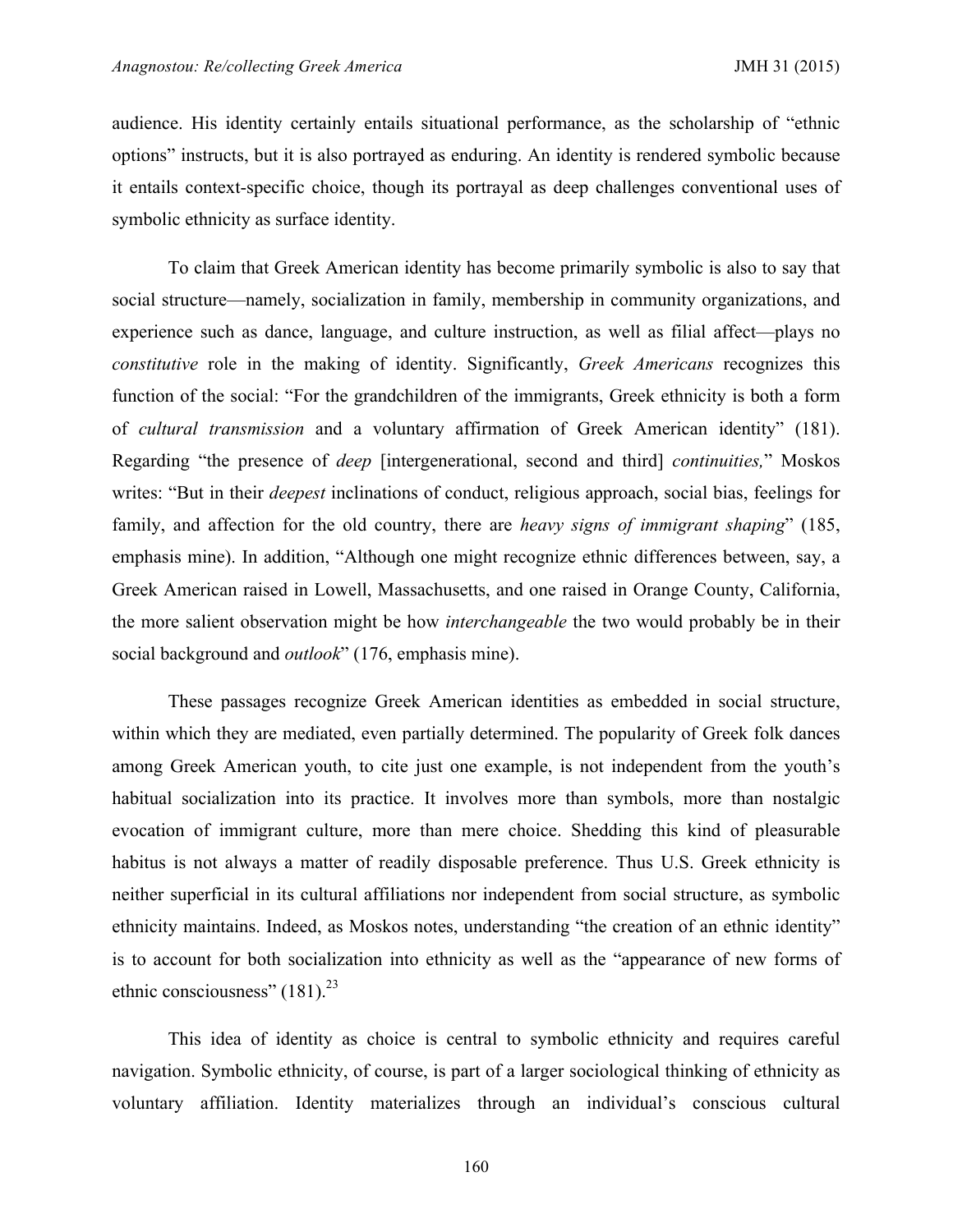identification (or dis-identification), not an unreflective acceptance of the individual's ethnic (i.e., biological) ancestry. According to this view, one could discard her ethnicity, reinvent it, or manipulate it situationally. The view of identity as choice departs from the conventional view of ethnicity as descent to instead embrace identity as consent. Identity is no longer seen as a matter of conforming to an ancestral culture, of reproducing imposed ethnic traditions. Instead, it entails an open-ended process in which individuals exercise agency to shape their own unique identities. Subjects are seen as "mature free agents" becoming "architects of [their own] fates."<sup>24</sup> Social and psychic constraints may be acknowledged though social determinations are marginalized, albeit often ignored.

Given that "non-Greek" spouses opt for the trump Greek identity, and assimilated Greek Americans often understand their ethnic identity in terms of choice, *Greek Americans* employs choice as an analytical tool to explain identity making. After all, Peter Moskos's own experience inevitably underlines a person's capacity to disengage from given ethnic practices and reengage meaningfully with a new re/collection. Unfulfilled with the immediate Greek environment of his youth, as I have pointed out, he distanced himself from it, only to eventually discover alternative aspects of heritage, and reinvent ethnic identity anew. His sense of agency must have been felt powerfully, leading to his view of Greek America as symbolic ethnicity. "For me and many Greek Americans," he writes, "Greek American culture is something we choose to adopt, a symbolic ethnicity" (215).

Choice is a culturally powerful idiom that encapsulates core American ideals: an individual's unique identity, the right to self-determination, independence, and freedom. An individual's conscious agency, glossed as choice, option, or voluntary identity, is of course an integral component of identity making. Individuals act upon ethnicity to disavow it rationally, refashion it creatively, parody it playfully, perform it situationally, and hide it or acknowledge it selectively. Individuals may rebel against or simply feel alienation from, and in turn reject, nonresonant ethnic practices, or they may rationally assess them as a liability or an asset in their lives. The sociology of European American ethnicities has effectively probed this terrain.

However, it is erroneous to treat individual agency separately from social determinations. From this vantage point, choice cannot possibly serve as the departure point for analysis since such a methodology erroneously assumes "the individual as given and not as a constructed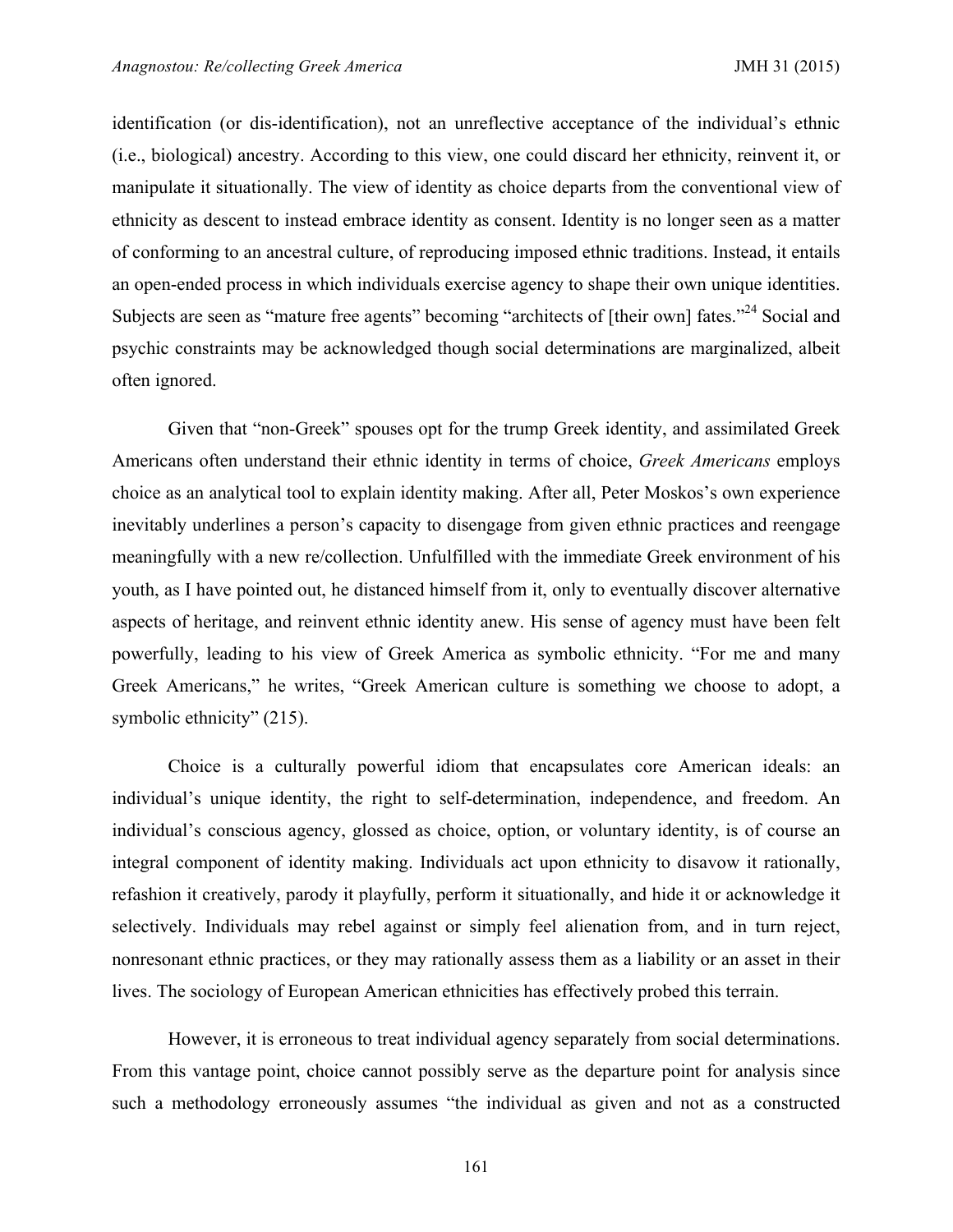category."<sup>25</sup> Sociology offers powerful theoretical tools-—habitus, structuration, subjectification—to grapple with the vastly complex interplay of agency, social structure, and discourse. The demanding task is to explain why an individual finds certain practices (marked as ethnic) compelling or, alternatively, estranging. The following narrative that a "non-Greek wife" shared with me underlines the analytical limits and limitations of a choice-centered social analysis: "And I felt deeply connected with the music of Manos Hadjidakis and it touched me deeply, and it was something that it spoke to me; and I could not resist listening to it and that was puzzling to me; I could not explain its power over me." Identification is a matter of deep psychic and cultural processes often beyond an individual's rational control. It requires deciphering, both for the subject who experiences it and the cultural analyst who approaches the self as a culturally constructed category. To return to the example of the comedian Basile: analysis must attend to the situational performance of identity but also probe further to examine how this person's ethnic identity was produced in the context of his biography. Does Basile feel that he has a choice *not* to perform his ethnicity? The analytical task is to elucidate identity as social construction, a vital requirement, it goes without saying, when it comes to proposing authoritative strategies for ethnic survival. Our inability at the moment to adequately discuss these matters sorely underlines the need for re/collecting identity construction and enhancing the collection of sophisticated ethnographies of subjectivity among the second, third, and fourth generations and beyond.<sup>26</sup>

# **Ethnic Survival**

This edition of *Greek Americans* engages the question of the future of Greek America. It asks what steps Greek Americans should take to sustain identity well into the twenty-first century, raising issues of cultural politics and policy. Because the proposed solution is predicated on the notion of ethnicity as choice, the discussion skirts around the immigrant and secondgeneration demographic, whose ethnic identities are more likely to be embedded within conventional venues of socialization, namely family, community, ethnic organizations, and links with Greece. These key mechanisms for ethnic reproduction are beyond the optimal strategies this volume proposes for ethnic survival.

Rather, the question is discussed in relation to those individuals and cohorts who find themselves removed—culturally, emotionally, or intellectually—from ethnicity's social structure: the incoming non-Greek spouse, the potential philhellene, the third and fourth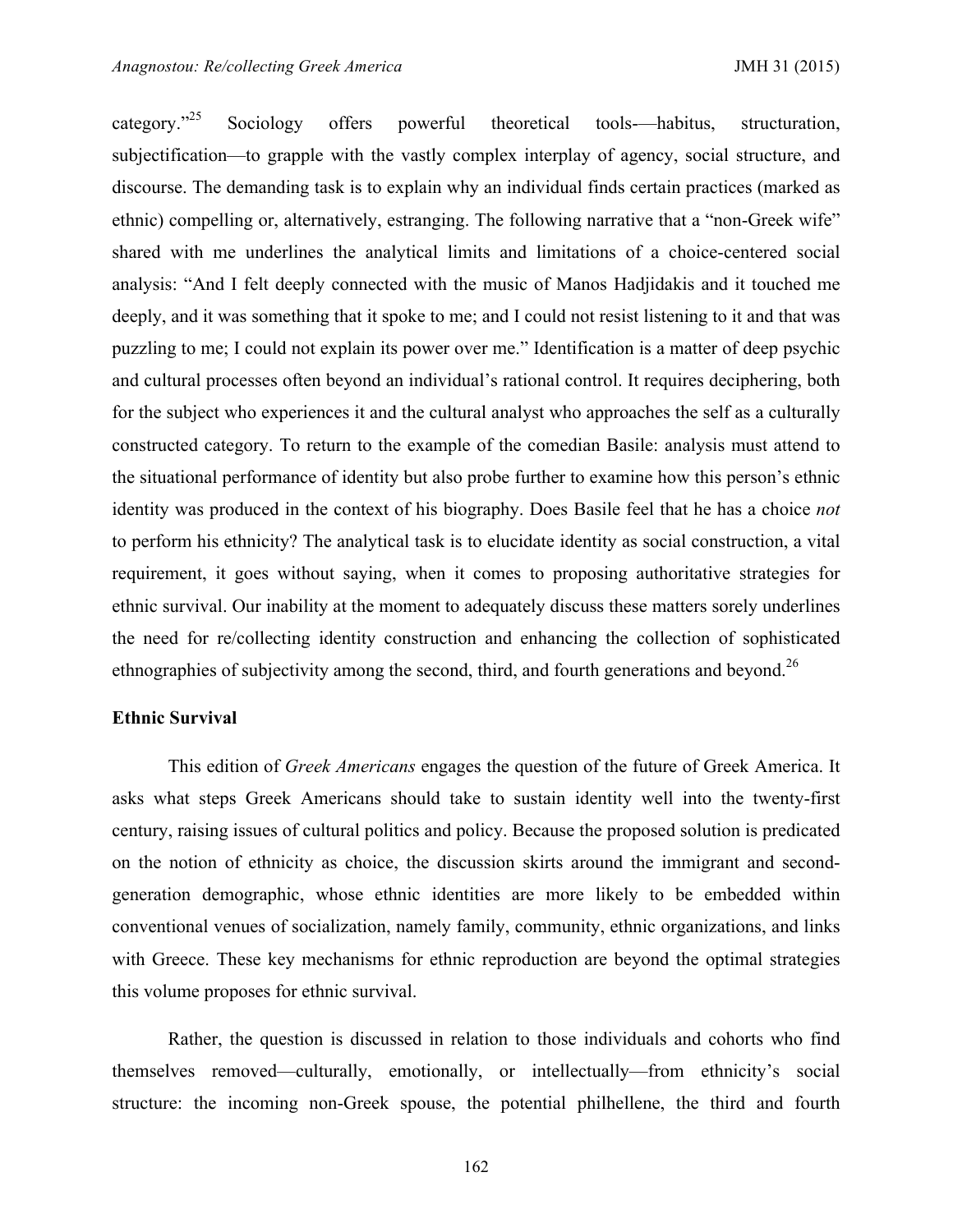generation, the highly assimilated Greek American whose social life takes place at a remove from, or only tangentially to, ethnicity. The preoccupation is with making Greek identity available as an appealing choice to these populations. How to best place Greek in a society where assimilation calls for ethnicity's surrender and multiculturalism for ethnicity's reclaiming? How does one ultimately counter the specter of what is seen as an "unremitting and seemingly irreversible erosion of Greekness in America"?<sup>27</sup>

The proposed survival strategy is based on a straightforward rationale: if U.S. Greek identity is a matter of choice, if the continuation of ethnic identity depends on its capacity to generate pride, if current nationwide representations of Greekness effectively appeal to non-Greeks, as the evidence for trump identity reveals, then it is a matter of common sense to keep collecting ethnicity along venues that already contribute to its desirability. What are these routes? The specific solution is highlighted in the book's closing statement: "As long as Greek Americans represent the best of the American ideal—the *filotimo* of basic honesty, decency, and a hospitable nature (and delicious food doesn't hurt)—Greek America will continue to thrive" (216). A cultural value offers the core principle for organizing a narrative of identity preservation.<sup>28</sup>

Let us take note that Moskos's proposition dissolves the boundaries between the national and the ethnic, as the obvious rendering of *filotimo* as an American ideal indicates. "Greek" and "American" become interchangeable. Ethnicity's survival hinges upon the conflation of national with ethnic values, a position evident in the author's reading of the film *My Big Fat Greek Wedding*:

The elements that have so defined the Greek American for almost a century family, hard work, entrepreneurship, food, and religion—represent, to many, an idealized set of traditional American values. Despite the insecurities inherent to any ethnic minority, *My Big Fat Greek Wedding* not only affirmed Greek American values but embraced them as quintessentially American. (200)

The film then offers a paradigmatic example of once again collecting Greek *and*  American as sameness. Ethnicity safeguards *national* core values to resolve contemporary anxieties and revitalize the nation, now under threat by secularization and modernization. American audiences envy ethnicity, as national life confronts the angst of "unloving parents, sibling rivalry, weak family ties, bad food, and an overall sense of aimlessness" (200). Greek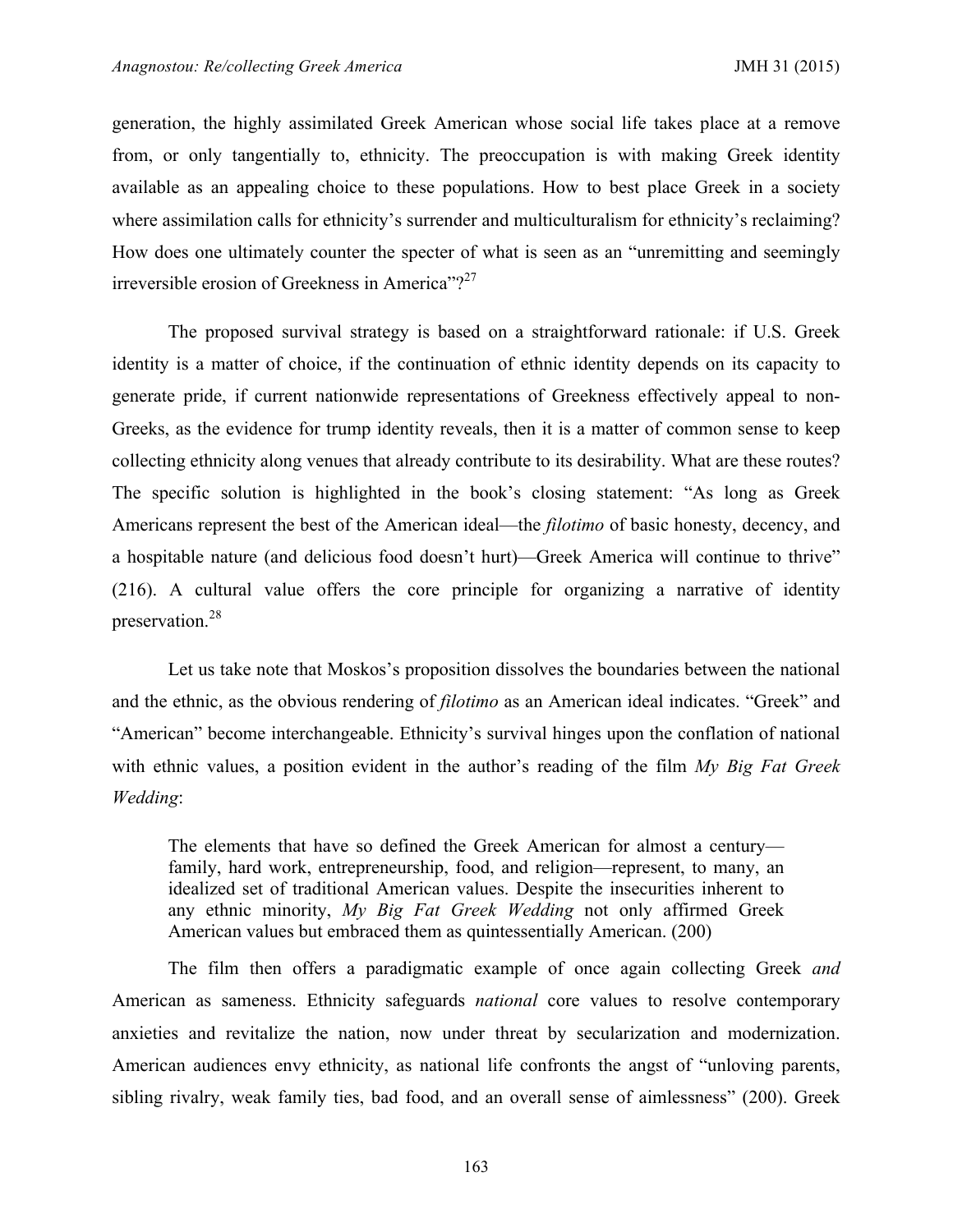immigrants and Greek Americans were Americans all along, this reading of the film is inviting us to believe; the immigrant past and the Greek American present offer the promise of redeeming America. Sanitized and reified ethnicity comes to the moral rescue of the nation.

But one may ask: What ethnic element precisely is quintessentially American in the film? The answer is not clear. If the reference is to a socially conservative America, it is certainly not to the American creed of an individual's right in the pursuit of happiness. What American audience will identify with the oppressive Greek patriarch who denies the option of education to his daughter, a fundamentally non-American pedagogy?<sup>29</sup> While *Greek Americans* envisages ethnicity partaking in a common, overlapping national culture, it is not clear at all what the national stands for; is it the mainstream, the silent majority, or the very conservative minority within the "conservative majority"? If fully partaking into America is consent into national ideology, what ideology should Greek Americans consent to, given the political and cultural diversity of the nation?<sup>30</sup>

In this ethnic history's equation of the national (however defined) with the ethnic, readers familiar with U.S. ethnic historiography will recognize a version of ethnic Americanism prevalent in elite-driven ethnic historical societies in the assimilationist early twentieth century. The stunning ideological resonance in the strategy of ethnic assimilation between these societies and *Greeks Americans* a century later merits the full citation below:

An obvious way [for the ethnic historical societies] to promote an inclusive Americanism was to investigate with scrupulous factuality those aspects of the history of one's own ethnic group that could find a ready welcome in a wider American culture. This approach—linking attainment of the [ethnic] group to the values of the nation—would in turn require a genuine hyphenated leadership, responsive to national and international values while simultaneously maintaining a particular ethnic heritage. $31$ 

Notably, *Greek Americans*' reading of *My Big Fat Greek Wedding* strikingly recalls the Swedish American historical society's agenda in the 1910s, as the latter also "labored to document conclusively the Americanness of their immigrant forebears."<sup>32</sup> I have traced elsewhere how professional Greek American historiography circulated this version of ethnic Americanism in the  $1960s$  and the  $1980s$ .<sup>33</sup> This third edition is consistent with this historiographical line. It acknowledges ethnicity's internal diversity only to disavow it by endorsing ethnic preservation into a singular mold, which constitutes an extension of the nation.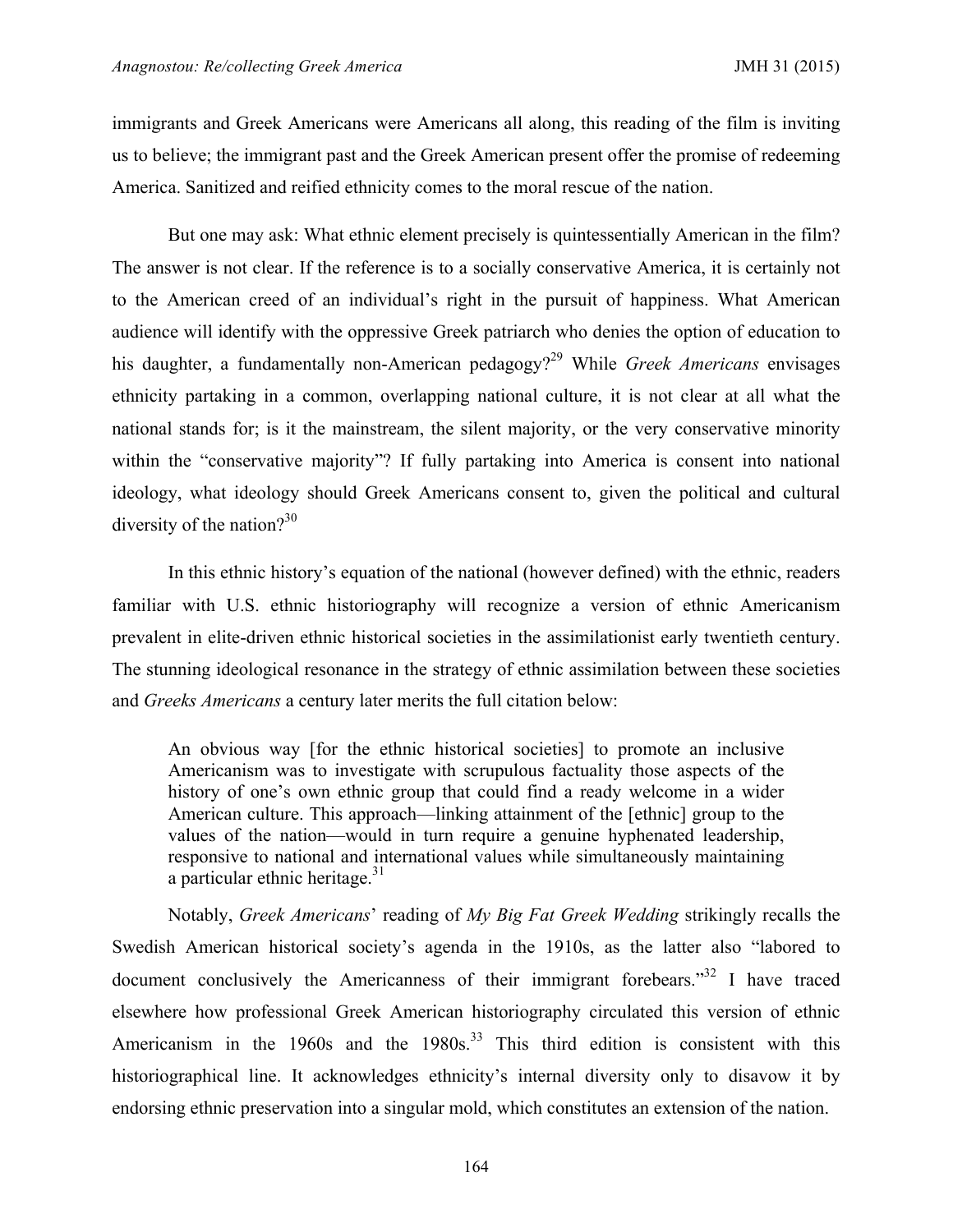To return to the ideology of identity as choice, *Greek Americans* recasts the melting pot ideology under conditions of multiculturalism. The boundaries between American and Greek have melted. On the one hand, the nation incorporates Greek ethnicity as its own. On the other hand, ethnicity contributes selective attributes, cuisine for instance, which are sanctioned by the nation and ultimately expand the boundaries of national culture. Ethnicity contributes to the making of a new America, albeit within the range of "acceptable difference."<sup>34</sup> Through the lens of multiculturalism this melting does not erase the ethnic marker, as ethnicities have the authority to openly claim identity. But it places ethnicity in a dialectical relation with the nation to reach a synthesis: meatballs and spaghetti as both Italian and mainstream. "What is more American than having a delicious slice of lamb gyro at the festival?" the narrator in the documentary *The Greek Americans* (1999) asks. "It makes you feel like one of us. … The Greek food, dancing, cooking, talking and singing  $\ldots$  we want you to be part of us.<sup>355</sup> In this rhetoric of inclusion, ethnic practices are cast as American, while Americans are called upon to assimilate into ethnicity, which is also glossed as national. Ethnicity smoothly interweaves with the nation. This narrative encourages American people to "choose" to be ethnic in a manner that does not compromise national belonging. The choice is already culturally overdetermined, via the ethnic Americanism's discourse of conflating national and ethnic belonging.

While *Greek Americans* links ethnic survival with freely chosen identity, there is a paradox. The book simultaneously views the individual as a free, self-determining agent while it approaches ethnic choice as a matter of regulating American multiculturalism from above; it advocates ethnic preservation as a result of regulative social engineering. In simultaneously casting ethnic survival as a matter of identity as choice and the cultural management of that choice, Peter Moskos follows an ideology deeply ingrained in American academic and popular culture: the coexistence of the conviction that a democratic America and its citizens are socially made—that is democracy is not a natural but a cultural entity—and the enduring operation of a "fundamental American cultural structure" (29) that endorses the view of the individual as selfdetermining of his own actions.<sup>36</sup> *Greek Americans* encapsulates this paradox. It acknowledges, albeit implicitly, the cultural embeddedness of the "choosing" individual.

The question of ethnic survival then points to a kind of cultural collection—films, documentaries, festivals, performances, and exhibits—that carefully selects the compatibility of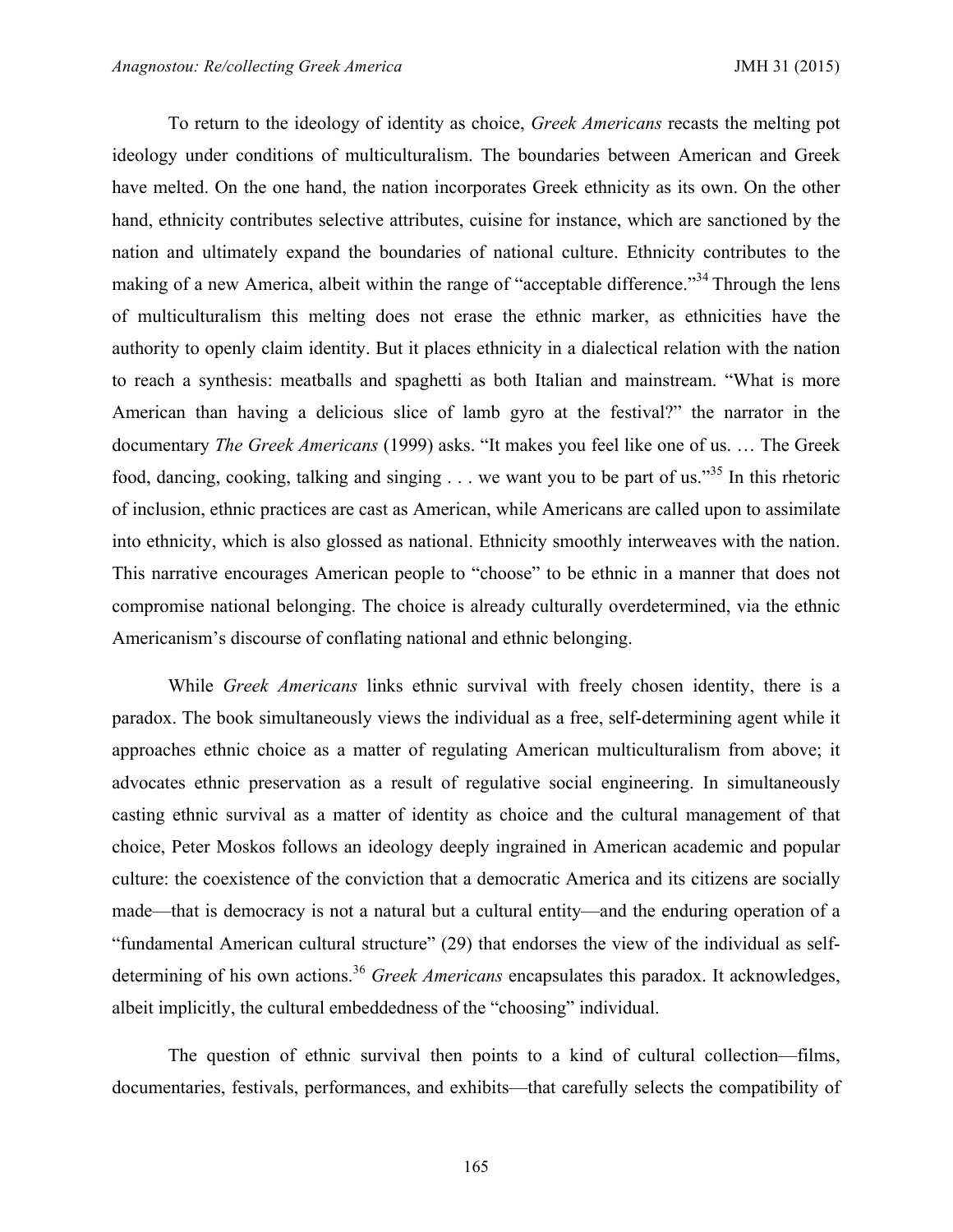the displayed so-called Greek theme with so-called American values. The idea of classical Greece as the origins of American democracy, ethnic philanthropy, civic service, and love for community and family are all *topoi* of this discourse. To survive, ethnicity must script itself in conformity to national ideals and project itself solely in terms of acceptable difference. Like any project of cultural engineering, this solution shows that the operation of choice cannot possibly be divorced from social determinations. To be chosen, ethnic difference must check its credentials with national gatekeepers.

# **Toward Re/collecting U.S. Greek Identity**

The question of ethnic survival cannot be disentangled from the question of cultural aspiration. It entails a vision of projecting oneself in the future, of becoming. What kind of identity does an ethnicity envision for itself, and for what purpose? This raises hard decisions for individuals, families, community leaders, scholars, artists, teachers, policy makers, and intellectuals. What aspects of culture should be promoted? Who decides the what, the how, and the where? What kinds of collections and re/collections are available to the public for this deliberation?

There is a raw pragmatism in the recommendation to collect Greek ethnicity in tandem with American ideals. The power of the strategy lies in its proven effectiveness. U.S. Greek festivals, as one of the most popular cultural spectacles, for instance, construct Greek America along the value of community, volunteerism, ordered celebration, multiethnic coexistence, roots, and apolitical and pleasurable difference, all national and ethnic values dear to nonconfrontational multiculturalism. Projecting a nonthreatening celebration of diversity, festivals furnish zones of cross-cultural interaction for pleasurable cultural consumption, connectedness across ethnic difference, and recognition of the humanity of American ethnics. Their vast popularity attests to their power to enhance the desirability of Greek ethnicity. In addition, they also serve as sites of community revitalization and ethnic reproduction, as the youth performs ethnicity under the society's approving applause. One could certainly expand the repertoire of these spectacles of identity to promote imaginative forms of expressive performances, stealing perhaps a page or two from the inclusivity and creativity of Greek Australian festivals. Festivals offer themselves as sites for a major re/collection: to explain to hosts and audiences alike not merely *what* "ethnics do" but *how* they value and engage practices;

166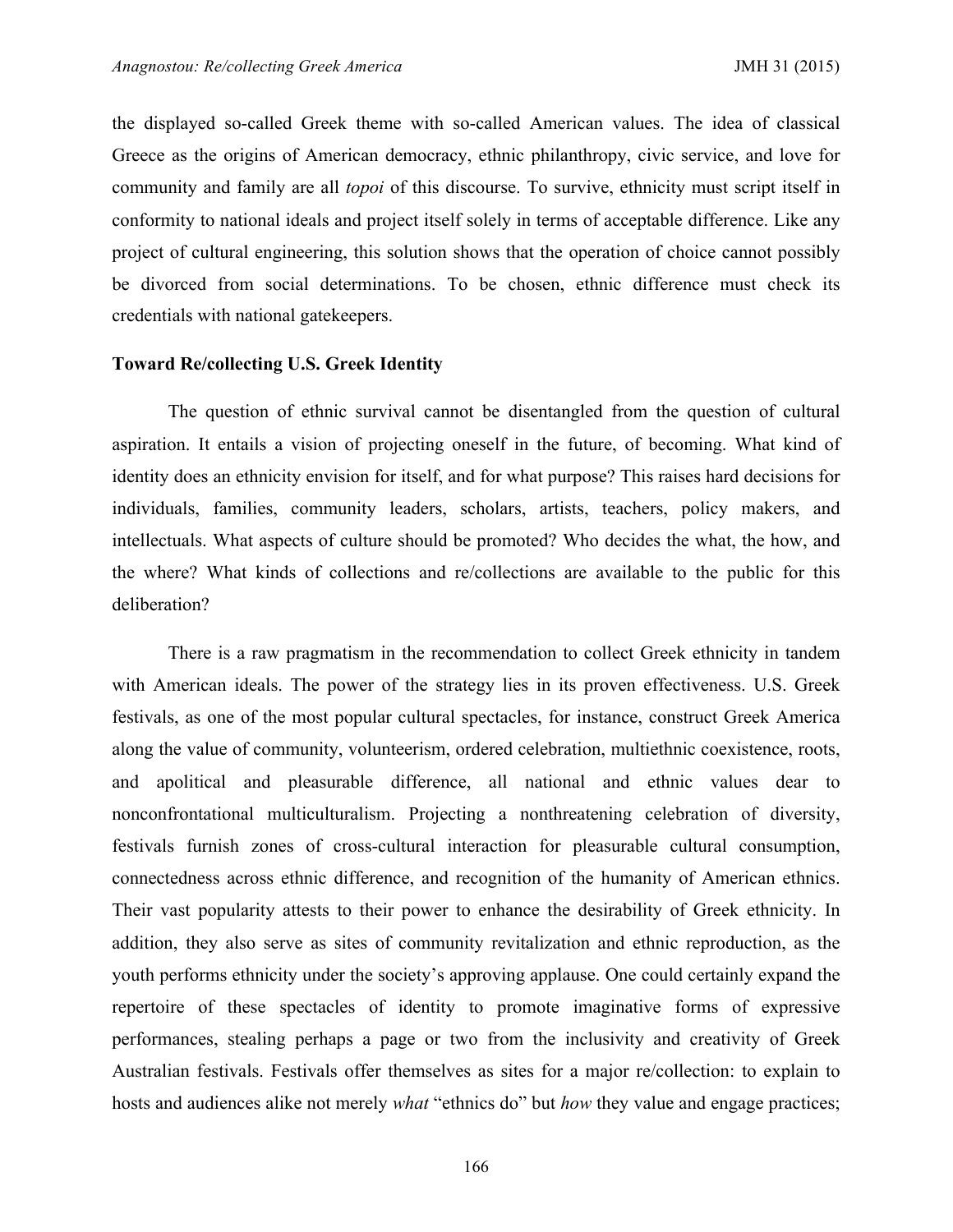an ethos of how they drink, how they socialize, how they prepare and consume food. Substantial knowledge of Greek worlds and skilled cultural translators are necessary for this kind of circulation.37

Additional collections of Greek ethnicity as acceptable difference include documentaries, popular accounts—autobiographies, family biography, community histories—and elite narratives, which celebrate Greek Americans as family oriented, church loving, hardworking, bootstrap achievers, natural entrepreneurs, American patriots, and heirs of the classical Greeks. The self-portrait of Greek Americans as a model ethnicity, indeed as simultaneously "Model Americans" and "Quintessential Greeks," as I have put it elsewhere, circulates highly in the public realm, projecting an undifferentiated image of identity as sameness to national audiences.38

Any critique of this strategy of identity survival must anticipate its defense by powerful gatekeepers who systematically promote it. The benign image of ethnicity, an apologist would argue, ensures the safe integration of children against peer rejection. It motivates ethnic belonging and effectively reconciles dual identities, sparing the youth from agonizing, even traumatic, internal conflicts. It shields Greek Americans in those regions in the country skeptical or even hostile to ethnic difference, compared to multiethnic metropolises. It inspires powerful donors to fund heritage projects. It may be creating a hospitable environment for immigrant newcomers. It may function as the initial cultural bedrock on which to build nuanced representations of Greek. Intellectual elites, the reasoning may continue, can safely build a career in institutions that foster talk of resistance and radical difference. Have they experienced how dissent tastes in the workplace and the suburbs? A discussion of these questions is long overdue, a conversation that will illuminate the territory of ethnicity as well as the boundaries of multiculturalism. It will reveal as much about difference within Greek America as it will about the practice of difference within the United States.

Still, if one is committed to a pluralist ethos, an ideal of American multiculturalism, there can be no choice but to acknowledge the enormous cost in the strategy of soliciting approval via acceptable difference. The containment of ethnicity in exchange for survival exercises ethical and political violence because it obviously erases internal differences within the collective. In sanitizing ethnicity into a cultural caricature this constructed homogeneity denies the complex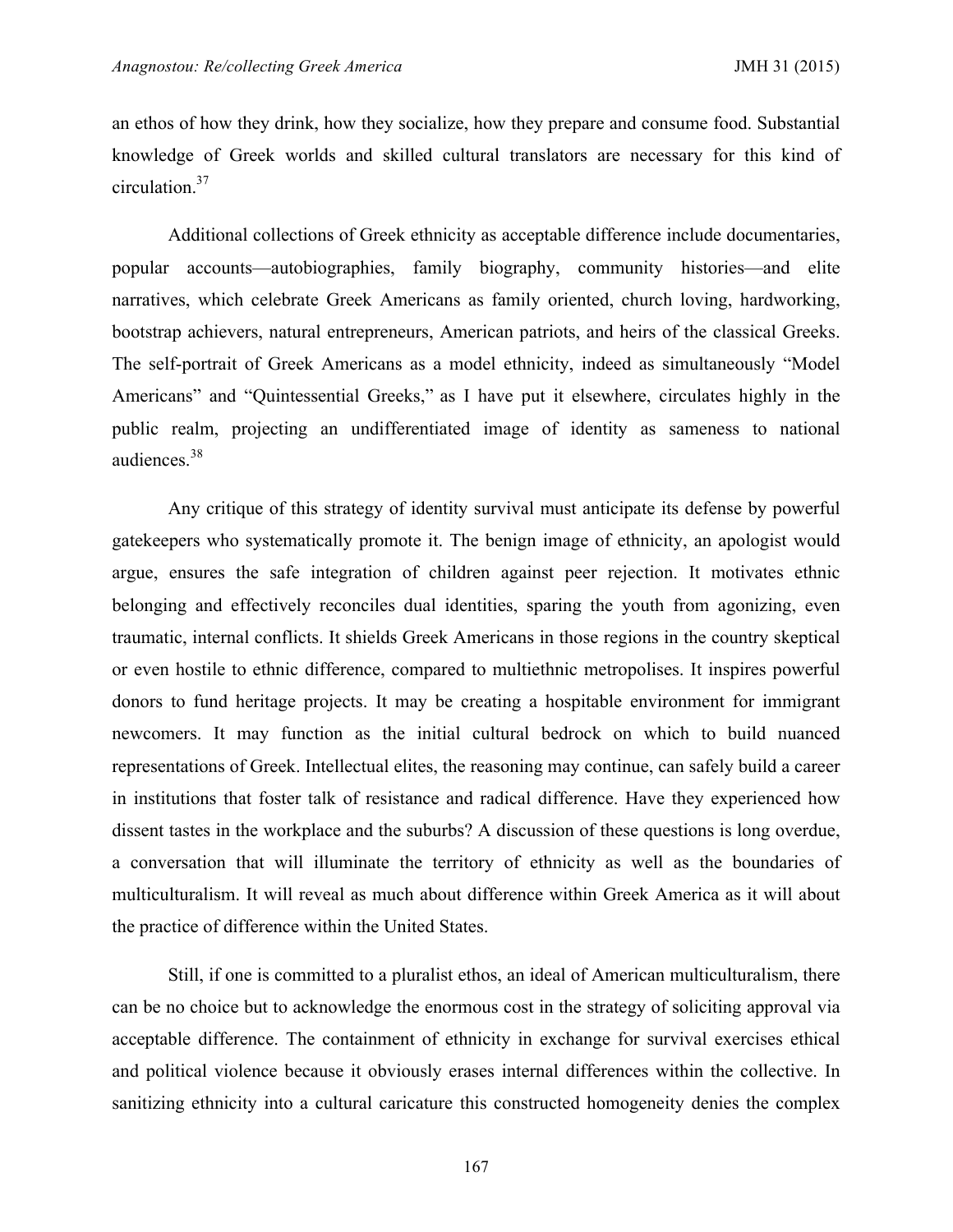humanity of hyphenated Americans. It insults American citizens whose education and sophistication demands knowledge beyond ethnic cliché. It angers those with the historical memory to recognize the partiality and injurious consequences of the bootstrap ideology. It alienates Greek Americans who practice American and Greek identities outside cookie-cutter cultural templates and renders invisible those Greek Americans who practice alternative lifestyles. It stifles cultural initiatives, such as language retention in early childhood, that are seen as antithetical to national trends.<sup>39</sup> Ultimately, the paradox of the singular narrative of ethnic Americanism must be brought into full view. While it seemingly endorses national values, its core narrative violates fundamental American principles, namely democratic inclusion and selfdetermination. What kind of freedom does an ethnicity practice, what choices does it really pursue, when it sets out to slavishly mimic what already is?

Are there alternative projects of re/collection to position Greek ethnicity in alignment with the nation? To begin this conversation, one can no longer treat "American" as a singular category. There is the America that sees patriotism as a matter of voicing a political conviction, and the America that sees patriotism as flag waving. One America animates dissent, the other rewards conformity. One national discourse advocates monolingualism, another doesn't.

This framework opens up several major projects of re/collection. First, the exploration of how American people from all walks of life find meaning in contemporary Greek culture; how authors, artists, travelers, intellectuals, and ordinary Americans connect with Greek, and how this relation informs their lives and work. Second, the examination of how Greek Americans negotiate, combine, and inhabit the two worlds, including contradictions, coexistence of incompatible elements, and ambivalences. How, in other words, Greek America performs syncretism.<sup>40</sup> Third, the mapping of the ways in which various Greek American constituencies have been embracing American ideals (civil rights, affordable housing, gender equality, working-class Americanism) when these ideals find themselves under siege.

Let us re/collect how ethnicity and the nation intersect in these sorts of situations. This intercultural approach presents a fundamental difference from the narrative of acceptable difference: the latter entails passive acceptance of the status quo; the former underlines agency toward becoming.

168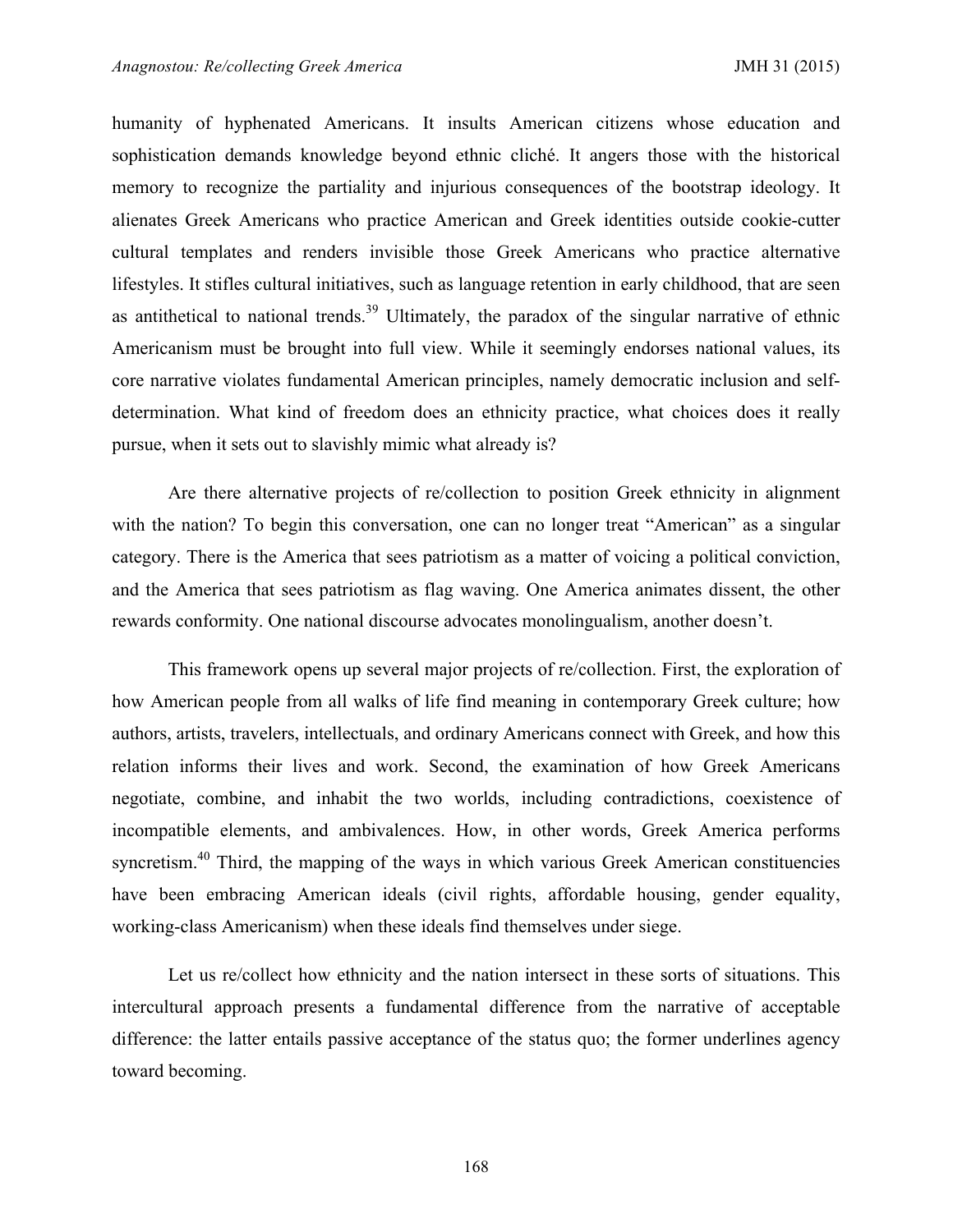# **Greek American Studies and the Project of Re/collection**

Linking re/collection with the making of identity and community is a promising idea. If by ethnic survival we mean the continuous operation of a vital collective, not a conglomerate of privatized identities disconnected from and indifferent to each other, then it is befitting to explore re/collection and collective—two linguistic cognates—in conceptual relation to each other. In other words, let us examine how re/collection could make a collective and, in turn, reflect on the kind of collective it contributes in the making. This line of thinking becomes even more pronounced once we register that Greek America embraces an ethos of inclusivity, imagining itself as a diverse collective. This is how *Greek Americans* puts it: "You can be of Greece or not; you can be Greek Orthodox, or not; you can speak Greek or not; you can have a Greek name, unless you don't." You can also be an offspring of an interracial marriage, a "non-Greek" spouse, educator, or a philhellene. "Ultimately at least in the diaspora, there is no litmus test for Greekness other than self-identity" (216). In contrast to the nationalist narrative that makes blood ties the criterion for belonging, this is a post-ethnic (post-biological) construction of a cultural collective based on self-ascription. In an onslaught to the idea of authenticity and ethnic purity this narrative expands boundaries of belonging as it recognizes the collective's internal diversity.

Any act of collection around a shared identity, or set of intersecting identities (gender and class for instance), creates and sustains a collective. It retrieves a host of texts, experiences, and voices and arranges them into a series—a collection of pasts, facts, and acts placed in new contexts— whose commonalities may resonate with a particular public. This is the manner in which dominant collections in Greek America, for instance, piece together collective identity. They produce arrangements of evidence and perspectives that coalesce around a set of attributes, namely socioeconomic success, bootstrap mobility, and ethnoreligious identity, which are then posited as the defining elements of the collective. Confronted with internal diversity, ethnic elites focus their collection efforts on scouting the archive selectively, to identify an image of sameness. They establish a solid cultural core upon which to anchor identity for their purposes. Once this image is projected as normative ethnicity, however, such collections sanction singularity. Their answer to heterogeneity is to manufacture homogeneity.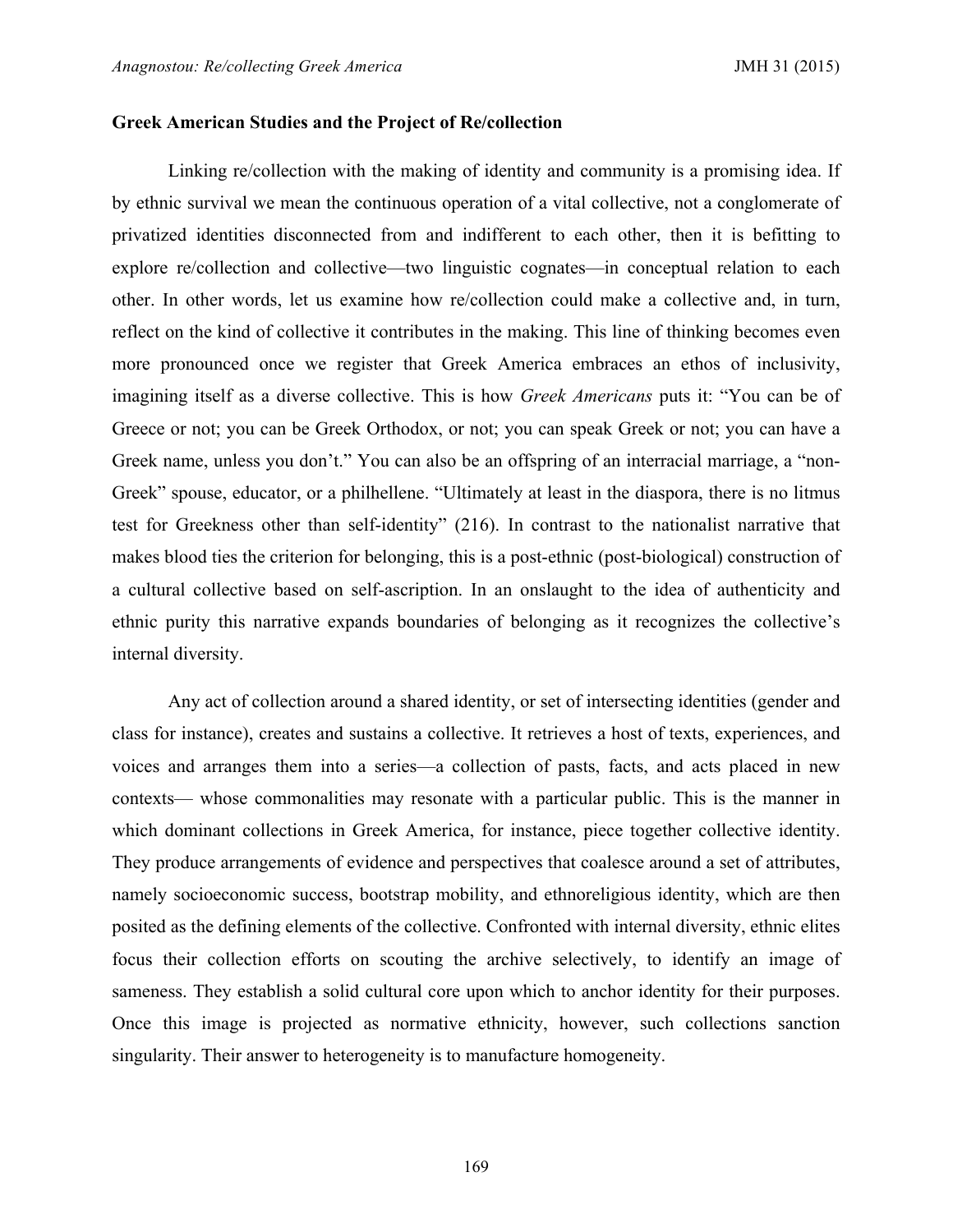It should be clear by now that re/collection arises as a counter response to the problem of ethnic normativity. Re/collection projects, already carried out by feminists, advocates of racial equality, and activists for political causes, recover alternative histories to give voice to their respective collectives. Recovering histories of women, the working class, civil rights activists, bicultural and interracial families, the youth, the lives and work of authors and scholars, and alternative sexualities animates respective community narratives around shared experiences and memories. But because a community is not an island onto itself, a re/collection specific to a collective may also generate connections across a spectrum of collectives. Re/collection provides visibility and empowers previously silenced communities. It also opens a conversation about intersections and resemblances across difference.<sup>41</sup>

If a collection sustains a collective, re/collection multiplies collectivities. In this respect, re/collection may veer away from integration and proliferate fragmentation. One could think of several disjointed Greek American publics, which may not coalesce around an overarching commonality. The divide between secularist and religious Greek America is one example. Working-class immigrants and upper-middle-class American ethnics may be another. Or, one could register the gulf between those who are activists for cultural change and those for maintaining the status quo. Other fault lines abound. This is a social landscape crisscrossed by difference and punctuated by conflict, an unfolding reality succinctly captured in *Greek Americans* as "ethnic dissension and differentiation." This is a contested terrain of agonistic coexistence.

Greek America, then, represents a fragile collective. Clashing interests make it vulnerable to dissolution. What is it that could possibly hold this tenuous entity together? As *Greek Americans* reports, this entity is prone to expanding its boundaries to accommodate internal diversity. This may work well when it comes to interpersonal acceptance, though one could caution against idealization. It is not certain at all, however, how this heterogeneity will be negotiated at the institutional level, whether dominant organizations will open their space to alternative re/collections.

Greek American studies is positioned to deliver precisely this function. Because its mission is to foster diverse knowledge, it represents an institutional site that hosts multiple interpretations of ethnicity. It finds itself in a place that encourages exploration of new forms of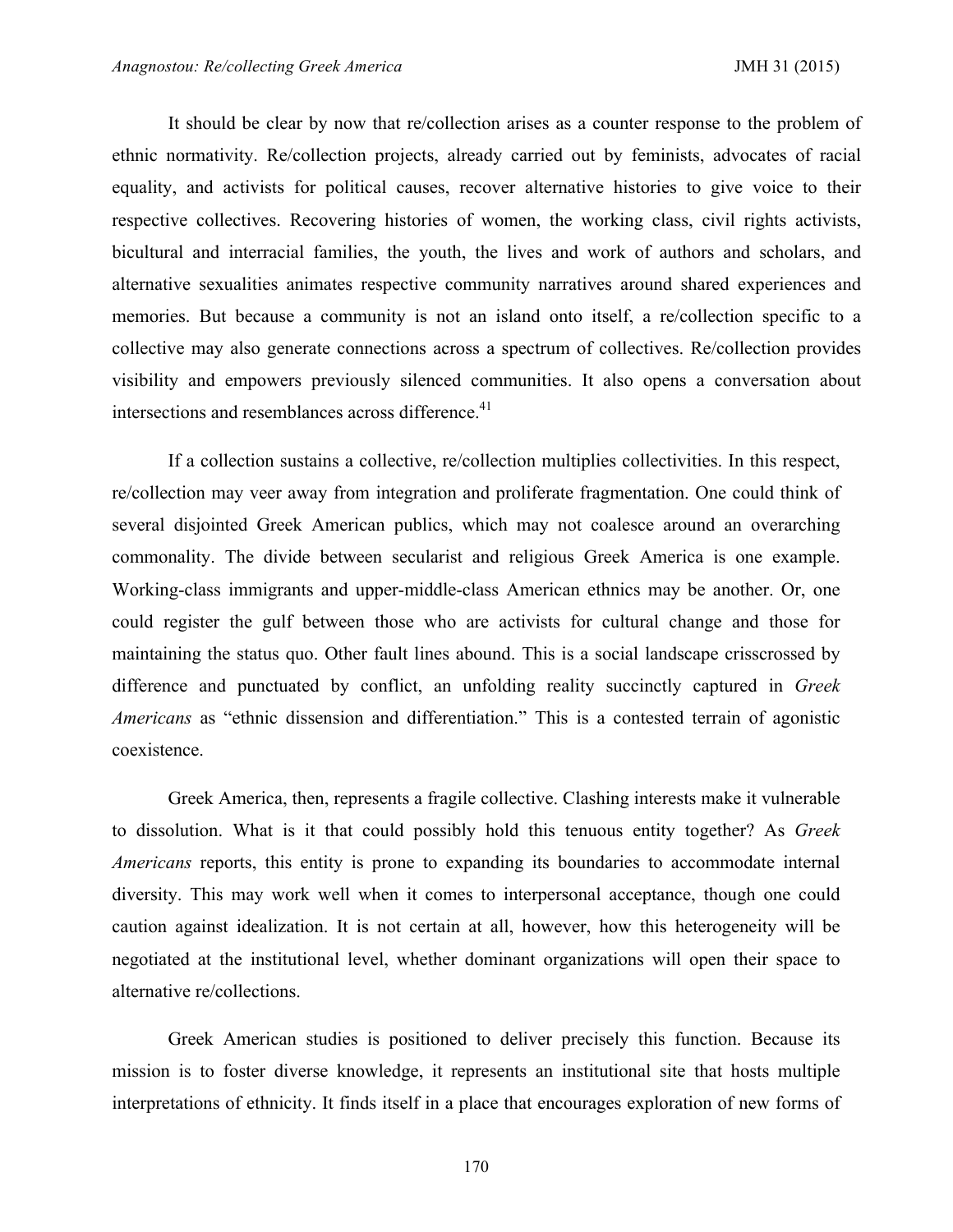cultural expression, continuities, and discontinuities and of questions such as the tension between an ethnicity's proclivity to hold on to a collective identity and its struggle to sustain multiplicity. And it is qualified to translate its collections and re/collections to diverse publics. Given that subcommunities within Greek America are not isolated islands but overlapping domains, Greek American studies could operate as a vital link contributing to a mutual understanding across a fragmented landscape.<sup>42</sup> In the respect, it stands to carry out cultural transformation. The circumstances of the *Greek Americans* author's identity reinvention speak to this potential. Necessary for cultural democracy, re/collection requires the intellectual labor to imaginatively and responsibly carry out this work in publications, the classroom, and study abroad programs.<sup>43</sup>

This challenge to Greek American studies inevitably brings attention to its human resources. Who will collect and re/collect ethnicity? Who will theorize its complexity? The scale of the undertaking is enormous, proportionate to the anguish we, scholars of Greek America, feel for our underrepresentation in the academy and our underresearched subject. As comedians, documentary makers, authors, filmmakers, popular historians, journalists, nonacademic anthropologists, poets, biographers, cultural activists, and museum curators keep narrating, performing, and proliferating the meaning of ethnicity, Greek American studies stretches its resources to keep up with this output, only to repeatedly realize its severe shortages. Greek Americanists, as I have noted elsewhere, "witness a thick cultural production leaving us behind."<sup>44</sup>

Greek American or transnational Greek/U.S. studies requires institutional support. Our collection and re/collection, learning and re/learning require stable anchoring in academic spaces. It is necessary to ensure our vitality and produce a new generation of scholars, as the harsh reality of a thin academic market for our field casts a specter of anxiety in this aspiration. About the urgent need for professional research positions and university chairs that generate *inclusive* and *high-caliber* scholarship it seems we all agree. We envy thriving fellow American ethnic programs and research institutes as we lament the pace of our institutional development. Our calls for funding a professional national research center remain unanswered. The fact that we are part of a collective that celebrates its wealth and high education credentials only makes the compromised potential of our field harder to bear.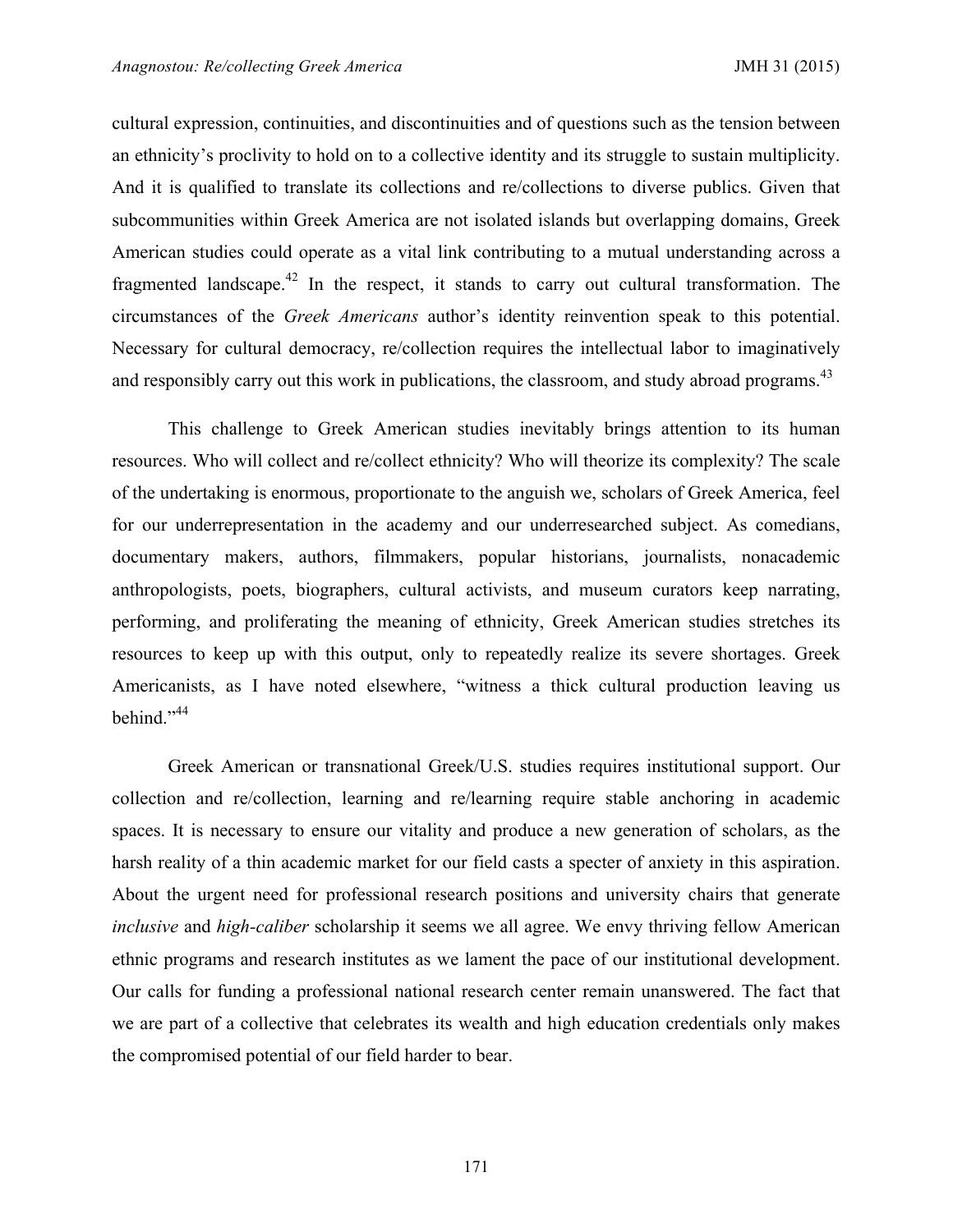As we understandably seek external aid, we cannot afford not to reflect within, regarding our own public role. I have in mind a specific set of responsibilities, one in relation to the university and one beyond the college campus, in relation to the "community." Greek American scholarship will remain at the very margins of, or render itself obsolete in, the academy if it fails to produce first-rate work in conversation with new scholarship. It may not work for nonacademic publics either, unless it undertakes public-minded scholarship.<sup>45</sup> The classroom and its pedagogies, as a site that brings together academic and public scholarship, require particular attention. All this with the deep awareness that drives this essay: as a cultural practice, knowledge about ethnicity matters greatly both for the Self and the Other. How can we position ourselves to effectively deliver this mission? As we contemplate the future of U.S. Greek ethnicity, the prospect of our field also remains uncertain. The two may be connected in a more powerful fashion that we currently allow ourselves to imagine. The struggle to advance Greek American studies will offer the material, in a future account, for a narrative of failure or success.

<sup>&</sup>lt;sup>1</sup> For the notions of re/collection and history as cultural practice see, Josephine Lee, Imogene L. Lim, Yuko Matsukawa (2002); and Liakos (2010) respectively. Lee, Josephine, Imogene L. Lim, Yuko Matsukawa eds. *Re/collecting Early Asian America: Essays in Cultural History*. Philadelphia: Temple University Press, 2002. Liakos, Antonis. "What is Historical Critique About?" *Historein* 10 (2010): 144–152. I also wish to thank Artemis Leontis, who offered key insights on the topic.

<sup>&</sup>lt;sup>2</sup> For a discussion of this issue see Chock, Phyllis Pease. "'The Self-Made Woman': Gender and the Success Story in Greek-American Family Histories." In *Naturalizing Power: Essays in Feminist Cultural Analysis*. Sylvia

Yanagisako and Carol Delaney eds. New York: Routledge, 1995. 239–255.<br><sup>3</sup> For a latest example see Kappatos, Nicole. *Greek Immigration to Richmond, Virginia, and the Southern Variant Theory*. M.A. Thesis. VCU Theses and D

<sup>&</sup>lt;sup>4</sup> See, Georgakas, Dan. 2006. "Reading Charles Moskos." *The National Herald*, May 27. Page 10. Special section, The Deans of Greek American Literature.

<sup>5</sup> See Georgakas (1987), Chock (1990), Jusdanis (1991), Anagnostou (2010). Dan Georgakas. "Response to Charles C. Moskos." *Journal of the Hellenic Diaspora* XIV.1&2 (1987): 63–71. Chock, Phyllis Pease. Charles C. Moskos *Greek Americans: Struggle and Success* (Book Review), *Journal of Modern Greek Studies* 8.1 (1990): 149–151. Jusdanis Gregory. "Greek Americans and the Diaspora." *Diaspora* 1.2 (1991): 209–223. Yiorgos Anagnostou. "Where does 'Diaspora' Belong? The Point of View from Greek American Studies." *Journal of Modern Greek* 

<sup>&</sup>lt;sup>6</sup> The shift away from Greek Orthodoxy does not necessarily translate into secularization. Non-Orthodox Greek Americans may connect with alternative religious affiliations. Ethnographic re/collection of this phenomenon may attend to the importance of region, as in the case of Greek identity and Eastern spirituality in California (I owe this point to Martha Klironomos). For an ethnographic example of Greek American identity intersecting with new age spirituality see Yiorgos Anagnostou. "'That Imagination Called Hellenism:' Connecting Greek Worlds, Past and Present, in Greek America." *The Classical Bulletin* 80.2 (2004): 247–281.<br><sup>7</sup> See Kathleen Neils Conzen, David A. Gerber, Ewa Morawska, George E. Pozzetta and Rudolph J. Vecoli. "The

Invention of Ethnicity: A Perspective from the U.S.A." Journal of American Ethnic History 12.1 (1992): 3–41.<br><sup>8</sup> Dan Georgakas recalls this ethos in the author's obituary: "He was also willing to change his mind. He was dr

by reality, facts and social trends." Lambrou-Evan C. "Charles Moskos, Leading Sociologist, Passes Away." June 7, 2008. http://www.thenationalherald.com/10307/ (Accessed August 1, 2014).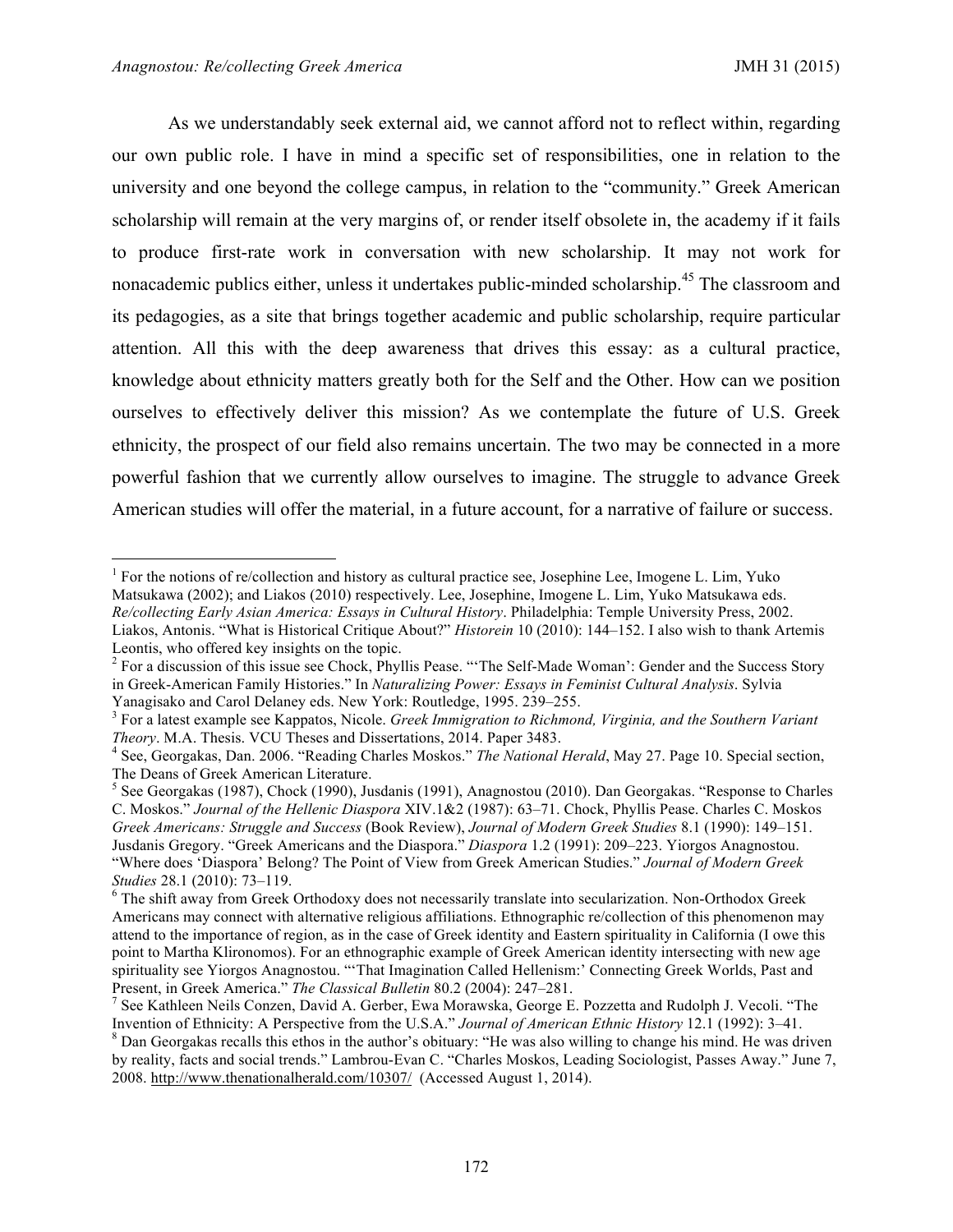<sup>9</sup> See Charles C. Moskos. *Greek Americans: Struggle and Success.* Second Edition, third printing. New Brunswick, NJ: Transaction, 1990. (Originally published in 1980 by Prentice-Hall, Inc.): 144.<br><sup>10</sup> This analysis is a rewording of the position I originally expressed in 2010: "Moskos justifiably criticized the

reified dismissal of Greek America as a 'pale reflection of an old country culture,' recognizing ethnicity as a dynamic process, and rightly wishing to frame it in the context of its historical specificity" (Anagnostou 2010:86). Despite our agreement on this issue, Moskos tries to represent my position in negative terms by psychologizing it. His superficial interpretation is not merely a misreading, but a distraction from the fact that he systematically overlooks my scholarship, including its substantive critique of nation-centric history.

<sup>11</sup> Anagnostou (2010: 85–88). Yiorgos Anagnostou. "Where does 'Diaspora' Belong? The Point of View from Greek American Studies." *Journal of Modern Greek Studies* 28.1 (2010): 73–119.<br><sup>12</sup> As Donna Gabaccia (1999: 1124) writes, "scholars now use the term diaspora to describe almost all migrants in

order to highlight" links between the New World and the Old World.

<sup>13</sup> Georgakas 2004-2005, 4. Georgakas Dan. "The Now and Future of Greek America: Strategies for Survival." *Journal of Modern Hellenism* 21-22 (2004-2005):  $1-15$ .

<sup>14</sup> Historians of the Italian diaspora, let us note, were employing the transnational idea as early as the mid-1980s, using it to reject the immigrant paradigm upon which the "American ethnics" model draws its principal tenets. In my discussion the transnational framework also aims to bring Modern Greek studies in conversation with Greek American studies. Given Greek America's transnational dimension, I use the terms Greek American studies and transnational Greek/U.S studies interchangeably. There are of course alternative frames and scales of analysis such as local, regional and interregional, worldwide and global.

<sup>15</sup> See Gabaccia 1999:1119. Gabaccia, Donna R. "Is Everywhere Nowhere? Nomads, Nations, and the Immigrant Paradigm of United States History." *The Journal of American History* 86.3 (1999): 1115–1134. December. <sup>16</sup> A genealogical re/collection of national inclusion as a function of gender-based immigrant success as class

mobility will reveal the presence of Social Darwinism in the discourse. As in the following oft-cited passage by anthropologist Henry Pratt Fairchild: "The business of the alien is to go into the mines, the foundries, the sewers, the stifling air of factories and workshops, out on the roads and railroads in the burning sun of summer, or the driving sleet and snow. If he proves himself a man, and rises above his station, and acquires wealth, and cleans himself up– very well, we receive him after a generation or two. But at present he is far beneath us, and the burden of proof rests with him." Fairchild, Pratt Henry. *Greek Immigration to the United States*. New Haven: Yale University Press, 1911: 237.

<sup>17</sup> Mavratsas, Caesar. "Greek-American Economic Culture: The Intensification of Economic Life and a Parallel Process of Puritanization." In *New Migrants in the Marketplace: Boston's Ethnic Entrepreneurs*. Edited by Marilyn Halter. Foreword by Peter L. Berger, 97–119. Amherst: University of Massachusetts Press, 1995.<br><sup>18</sup> The literature on the topic is vast. For nonacademic audiences the following work is eminently readable:

Roediger, David. *Working Toward Whiteness: How America's Immigrants Became White. The Strange Journey from Ellis Island to the Suburbs*. New York: Basic Books, 2005. And, Brodkin Karen, *How Jews Became White Folks and What That Says About Race in America*. New Brunswick: Rutgers University Press, 1998.<br><sup>19</sup> Waldinger, Roger. "Foreigners Transformed: International Migration and the Remaking of a Divided People."

*Diaspora: A Journal of Transnational Studies 12.2 (2003): 266–267.*<br><sup>20</sup> See Gazi, Effi. "Claiming History: Debating the Past in the Present." *Historein* 4 (2003): 5–16. Liakos, Antonis.<br>"What is Historical Critique Abou

<sup>21</sup> See Jacobson's eloquent exposition, particularly the chapter "The Immigrant's Bootstraps and Other Fables" (2006, 177–205). Jacobson, Frye Matthew. *Roots Too: White Ethnic Revival in Post-Civil Rights America*. Harvard University Press, 2006. For an extensive analysis also see, Anagnostou, Yiorgos. "White Ethnicity: A Reappraisal." *Italian American Review* 3.2 (2013): 99–128.<br><sup>22</sup> For the debate see, Anagnostou, Yiorgos. "A Critique of Symbolic Ethnicity: The Ideology of Choice?"

*Ethnicities* 9.1 (2009): 94–122.<br><sup>23</sup> For specific examples of meaningful identity beyond symbolic ethnicity see, Anagnostou, Yiorgos. *Contours of "White Ethnicity": Popular Ethnography and the Making of Usable Pasts in Greek America*, Ohio University Press, 2009.

<sup>24</sup> See, Sollors, Werner. *Beyond Ethnicity: Consent and Descent in American Culture*. Oxford: Oxford University Press, 1986: 6.

<sup>25</sup> See, Chock, Phyllis Pease. "The Outside Wife and the Divided Self: The Genesis of Ethnic Identities." In *Discourse and the Social Life of Meaning*, Phyllis Pease Chock and June R. Wyman eds. Washington, D.C.: Smithsonian Institution Press, 1986. 185–204.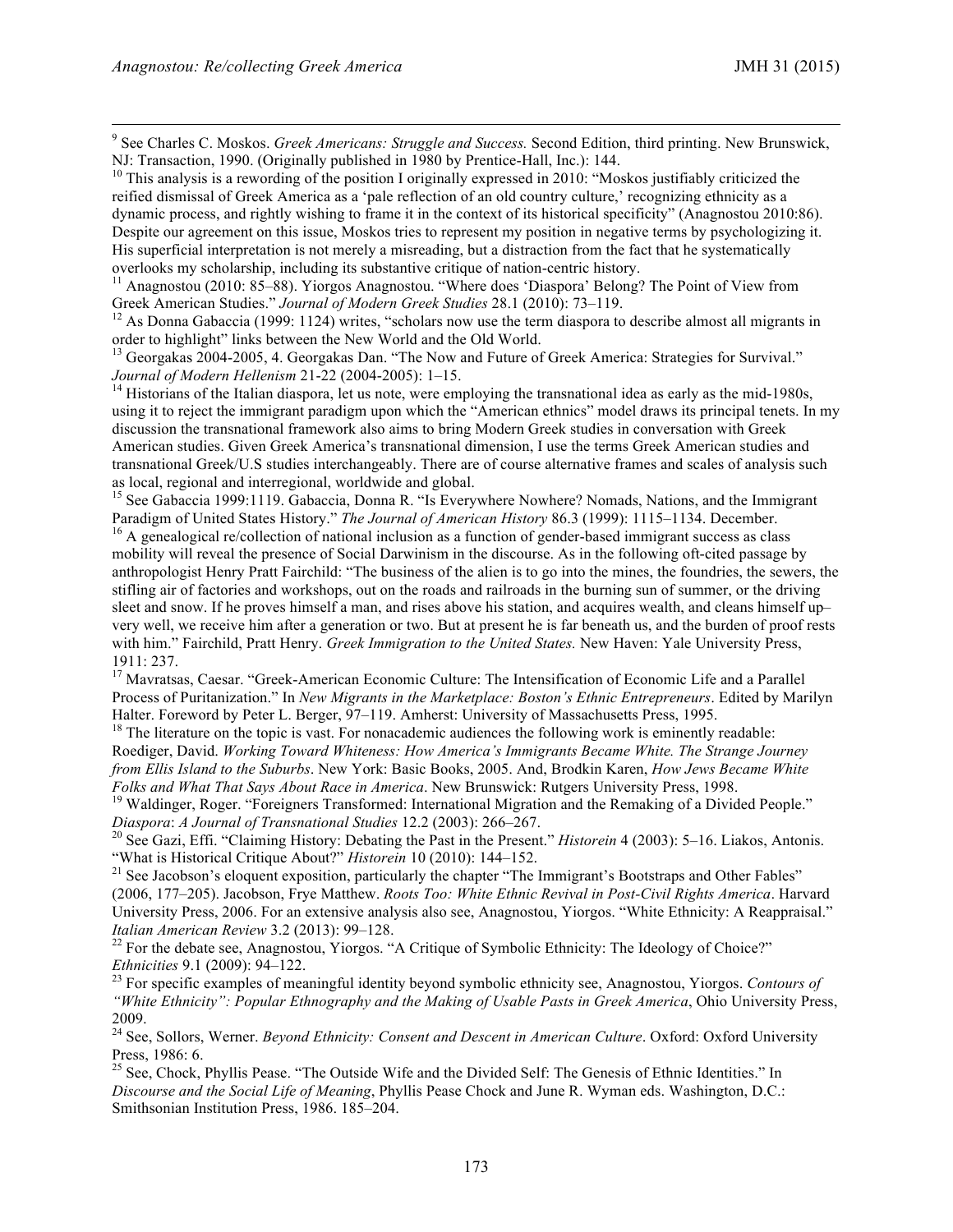<sup>26</sup> For a sociological analysis of Greek American youth beyond symbolic ethnicity see Bratsis, Peter. 2003. "The Constitution of Greek-Americans." Discussion Paper No. 9. The Hellenic Observatory, The European Institute.

21-22 (2004-2005): 1–15. <sup>28</sup> *Filotimo* also organizes a most recent narrative of Greek American identity. See, "The Greek Secret." (2014). Produced by *The Washington Oxi Day Foundation*, http://www.oxidayfoundation.org/video-the-greek-secret/ (Accessed September 25, 2014).

 $^{29}$  In an alternative reading, the popularity of the film hinges on its effectiveness to tap into a central American dilemma between the ideal of life as choice and the reality of life as a set of constraining forces. The film plays out the tensions between consent and descent, as the heroine endorses her daughter's freedom to choose her future partner, but she is also compelled to make language retention a nonchoice for her offspring. See Anagnostou, Yiorgos. "When 'Second Generation' Narratives and Hollywood Meet: Making Ethnicity in *My Big Fat Greek Wedding." MELUS* 37.4 (2012): 139–63.<br><sup>30</sup> Understanding the making of Greek America as an object of cultural consumption deserves its own book project.

Let us note that the desirability of an ethnicity does not necessarily require its conformity with middle-class moral values or positive stereotyping. It may be linked with an alternative range of fantasies, desires, and cultural needs. Simone Cinotto's observations about the cultural consumption of Italian ethnicity in relation to changing demographics are particularly instructive. He writes, "in the year 2000, the number of Americans reporting Italian ancestry increased by one million since the previous 1990 census–the equivalent of a new mass migration." He attributes this dramatic development to the "immense popularity of the HBO television series *The Sopranos* "dramatizing fascinating aspects of Italian family life, community culture, and consumer styles" (26); but also to a range of Italian American representations in popular culture, including uninhibited hedonism, which "let viewers vicariously experience the true, genuine, and transparent enjoyment of life and pleasure that middle-class selfdiscipline prevents them to experience, at least in everyday real life" (23). Cinotto, Simone. "Introduction – All Things Italian: Italian American Consumers, the Transnational Formation of Taste, and the Commodification of Difference." In *Making Italian America: Consumer Culture and the Production of Ethnic Identities*, Simone Cinotto

ed., 1–31. Fordham University Press, 2014.<br><sup>31</sup> See, Higham, 1994:34. Higham John. "The Ethnic Historical Society in Changing Times." *Journal of American Ethnic History* 13.2 (1994): 30–44.

<sup>22</sup> Ibid, p.35.<br><sup>33</sup> Anagnostou, Yiorgos. "Where does 'Diaspora' Belong? The Point of View from Greek American Studies."<br>*Journal of Modern Greek Studies* 28.1 (2010): 73–119.

<sup>34</sup> Urcuioli, Bonnie. "Acceptable Difference: The Cultural Evolution of the Model Ethnic American Citizen." *Democracy and Ethnography: Constructing Identities in Multicultural Liberal States*. Ed. Carol J. Greenhouse with Roshanak Kheshti. Albany: State University of New York Press, 1998. 178–195. <sup>35</sup> *The Greek Americans*. Videocasette. Produced by WLIW 21 Public Television & Veras Communications, Inc.,

1998.

<sup>36</sup> Varenne, H. "Diversity as American Cultural Category," in *Democracy and Ethnography: Constructing Identities in Multicultural Liberal States*. C. Greenhouse and Roshanak Kheshti eds. Albany: State University of New York

Press, 1998. 27–49. <sup>37</sup> Greek Americans do narrate identity as ethos. See, Anagnostou, Yiorgos. "Model Americans, Quintessential Greeks: Ethnic Success and Assimilation in Diaspora." *Diaspora: A Journal of Transnational Studies* 12.3 (2003): 279–327.<br><sup>38</sup> Ibid.

<sup>39</sup> Greek Americans takes the following position on language survival, presumably referring to early childhood initiatives: "America has been and will remain—not by law but by custom—an English-speaking country. Efforts to preserve Greek (or any other language) among a majority of assimilated American-born are doomed to failure" (7 <sup>40</sup> See Lambropoulos, Vassilis. "Syncretism as Mixture and as Method." Journal of Modern Greek Studies 19.2

(2001): 221–235.<br><sup>41</sup> For a case study see, Jordan, Glenn. "Voices from Below: Doing People's History in Cardiff Docklands." In Writing History: Theory and Practice. Edited by Stefan Berger, Heiko Feldner, and Kevin Passmore. London:

Arnold, 2003. 299–320.<br><sup>42</sup> For a starting point for this discussion see, Leontis, Artemis. "'What Will I Have to Remember?' Helen Papanikolas's Art of Telling." *Journal of the Hellenic Diaspora* 29.2 (2003): 15–26.

<sup>&</sup>lt;sup>27</sup> Georgakas Dan. "The Now and Future of Greek America: Strategies for Survival." *Journal of Modern Hellenism* 21-22 (2004-2005): 1–15.